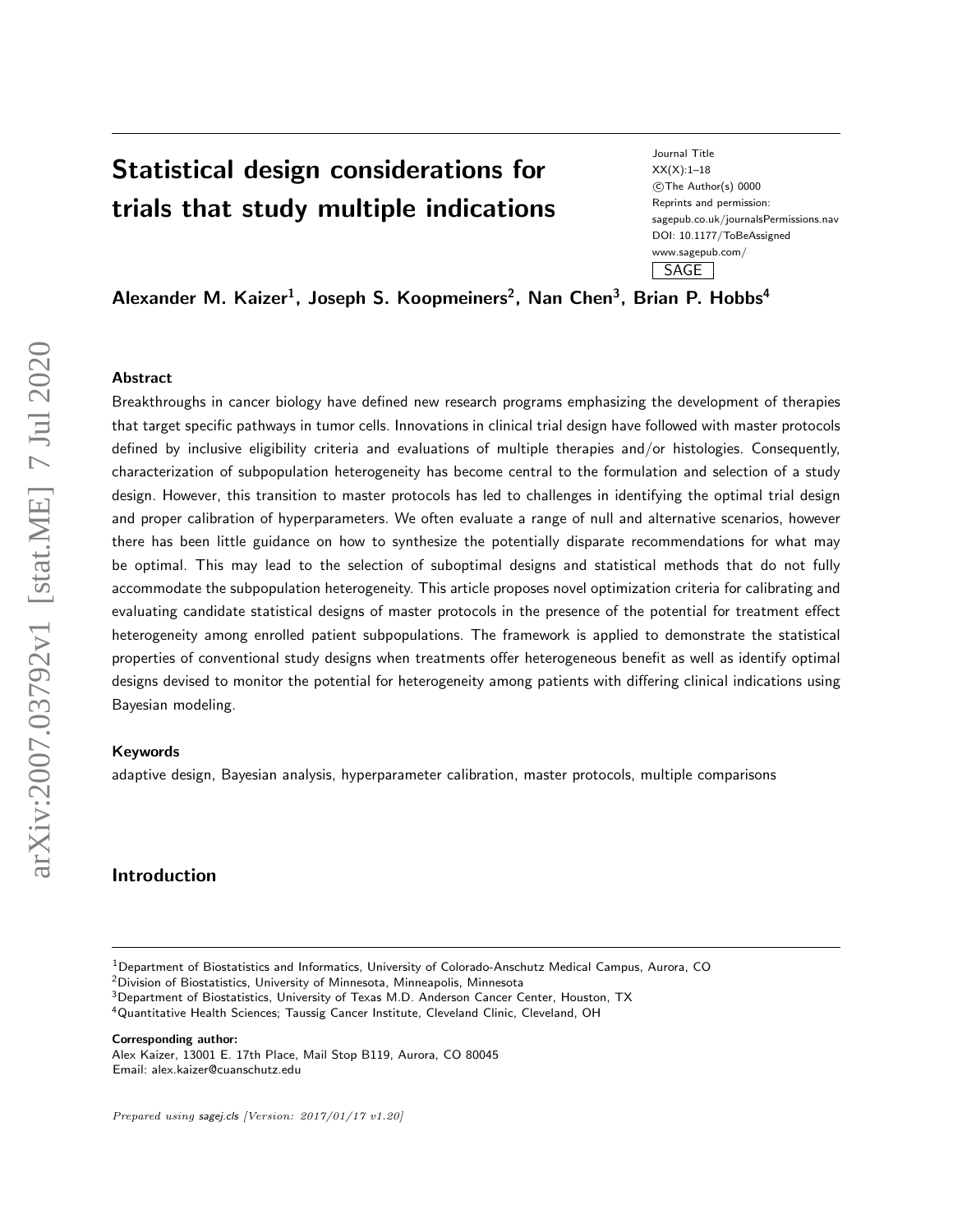Breakthroughs in cancer biology and immunology have defined new research programs emphasizing the development of non-cytotoxic therapies that target specific pathways in tumor cells or promote anti-cancer immunity. Innovations in clinical trials have followed with "master protocols," that are defined by inclusive eligibility criteria and devised to interrogate multiple therapies or histologies for a given therapy  $1,2$ . The use of master protocols for oncology has become more common with the desire to improve the efficiency of clinical research. The Lung-MAP study used a master protocol for a Phase II/III comparative trial designed to evaluate biomarker-matched therapies of patients previously treated with advanced squamous non-small-cell lung cancer (NSCLC)<sup>3</sup>. Shortly after initiation, the FDA approved a new immunotherapy for the same population. The design's flexibility facilitated subsequent modification of the standard of care, which preserved the relevance of the study<sup>1</sup>. The CREATE study master protocol evaluates the efficacy of crizotinib in patients with ALK or MET mutations and six different tumor histologies, where each histology constitutes a subtrial of ALK/MET+ or ALK/MET- tumors<sup>2</sup>. The NCI-MATCH trial uses a master protocol to enroll participants into drug-mutation-specific baskets while also incorporating genetic screening<sup>4</sup>.

Trial designs for "precision medicine" often partition study cohorts into putatively homogeneous subtypes on the basis of a shared genetic feature or common treatment target. Basket trials, for example, are designed with the hypothesis that the presence of a molecular marker predicts response to a targeted therapy independent of tumor histology  $^{2,4,5}$ . While expedient conceptually, the assumption that an individual patient's expectation of treatment benefit is well characterized by the presence of a drug target alone may be limiting in practice. Proliferation rates of tumor cells are known to vary within and between tumor types<sup>6</sup>. Moreover, contemporary sequencing methodologies have revealed extensive genetic variation between different types of cancer. Treatment benefit heterogeneity may not be well characterized on the basis of a single molecular feature. As drug developers pursue drug approvals with broad labels (e.g. Pembrolizumab whose indication was expanded to include any unresectable or metastatic solid tumors with microsatellite instability in 2017) trials will evaluate multiple disease indications for "agnostic" effects. For these trials, subpopulation analysis becomes central to the study design and should be considered in the design and evaluation of trial operating characteristics.

This article first presents and reviews the statistical operating characteristics that need to be explicitly considered in the design stage. We then present a novel framework for use in the design stage of trials with inclusive enrollment for which subpopulation heterogeneity is central to the study's hypothesis in order to identify the optimal design given the potential uncertainty of the trial's outcomes. The proposed criteria facilitates the consideration of multiple scenarios based on proposed and accommodates all possible tradeoffs of type I error, marginal or family-wise, and power, extending to scenarios that are less extreme than those previously considered  $(e.g. 7)$ . The criteria are then used to illustrate how to identify an optimal basket trial design that monitors the potential for heterogeneous treatment benefit among patients with differing clinical indications based on Bayesian modeling using the multisource exchangeability model<sup>8,9</sup>.

#### Multi-Indication Trial Statistical Considerations

Trials devised to enroll patients with a common drug target arising from multiple, potentially heterogeneous clinical indications pose additional complexities that require careful consideration. In particular, trialists need to decide whether to acknowledge subpopulation heterogeneity in the statistical analysis strategy as well as select an appropriate level of type I error control and discerning its implications for the design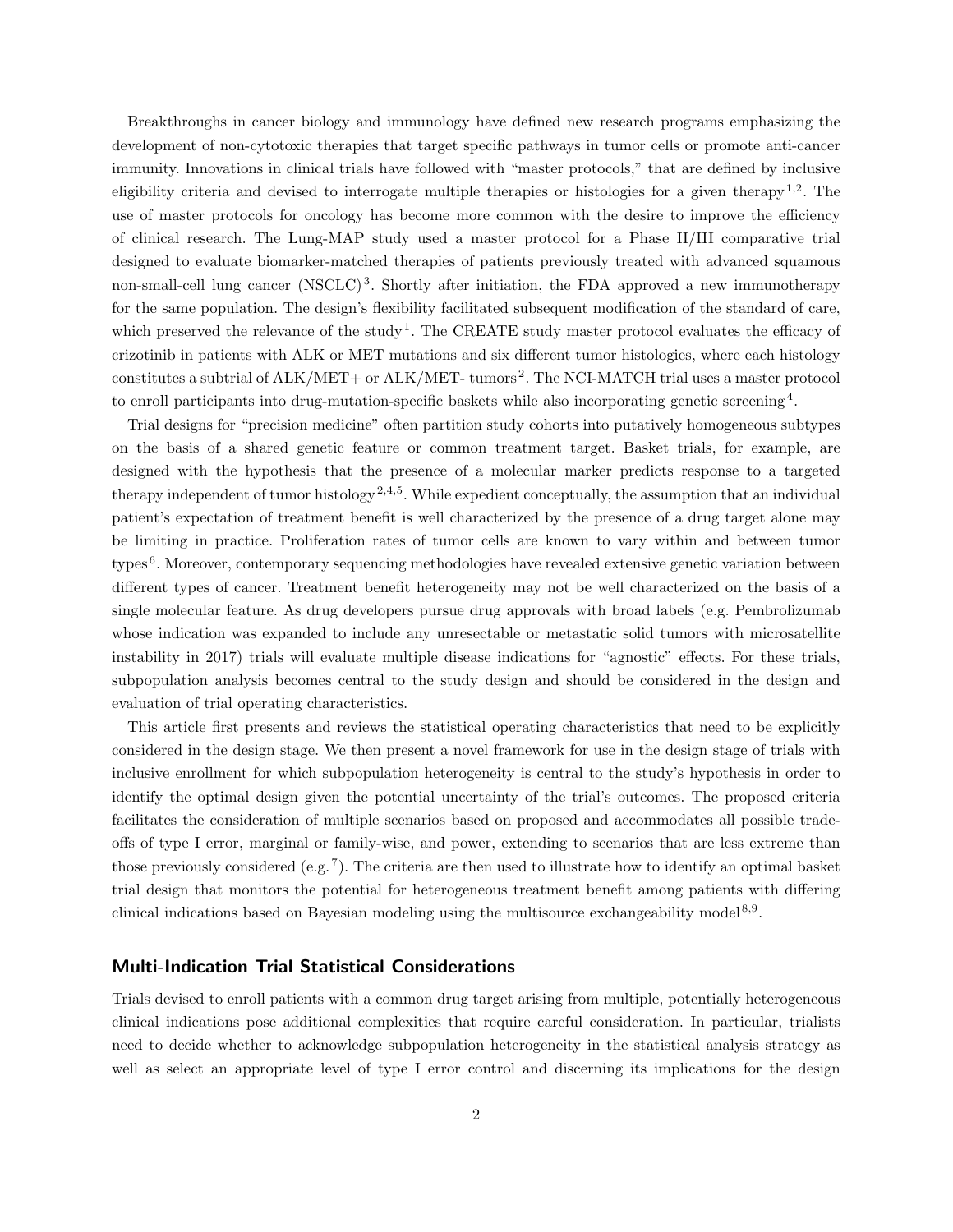statistical power in the presence/absence of heterogeneity. The convention paradigm for trial design would suggest consideration of a single possible scenario or outcome, however this reduces the potential scope of possibilities when explicitly considering multiple indications, is impractical to select in advance, and fails to provide a comprehensive evaluation of the trial's properties across various scenarios of heterogeneity.

#### Analysis Strategies

For trials enrolling multiple indications or subpopulations, the consideration of how to incorporate subpopulations into the statistical analyses has traditionally existed on a spectrum that spans treating each indication as independent to one of naive pooling under an assumption of full statistical "exchangeability" of the subpopulations with one another. At the extreme of treating all indications as exchangeable and pooling them together, inference is based on the average population effect over all subpopulations and ignores the potential for any heterogeneity amongst indications. While power may be increased under this analysis strategy with the pooling of all data, in the presence of heterogeneity the indication-specific effect will not be identifiable. An example of this approach in practice was the single arm, open-label, Phase II basket trial of Imatinib in 40 different pathologic diagnoses that were hypothesized to have imatinib-sensitive kinases based upon encouraging results from an earlier study in Philadelphia chromosome positive chronic myelogenous leukemia patients 10,11. The study was ultimately not designed to evaluate subpopulation-specific effects in each of the 40 diagnoses, and all indications were pooled together for one analysis population. On the other extreme of the spectrum, designs could evaluate each indication independently. This approach explicitly accommodates the potential for heterogeneity amongst indications, however it may suffer from limited power when there is low enrollment to an indication. For example, a basket trial was designed to determine the potential efficacy of vemurafenib on BRAF V600 mutations for non-melanoma patients after encouraging results were seen in melanoma patients<sup>4,12,13</sup>. However, the trial did not have equal accrual across all indications with some yielding few responses, with overall conclusions being difficult to ascertain on the basis of the trial alone<sup>14</sup>.

The development of statistical methods to facilitate sharing across exchangeable indications, while avoiding the sharing of information among non-exchangeable indications, provides a flexible approach relative to the strict dichotomy of analyzing the indications as independent or pooled that may increase statistical power while controlling bias 8,15–18,24. While these modeling strategies have encouraging results and have the potential to arrive at conclusions with fewer patients, other authors have encouraged caution when considering these methods for incorporation to a proposed trial with multiple indications 4,7,8. One of the challenges noted, is that the decisions made for the analysis strategy can have profound implications on the expected enrollment distribution, the trial's operating characteristics, and the likelihood that a trial is robust to departures from the design assumptions in its ability to delineate truly effective indications.

#### Operating Characteristics

The fundamental consideration when designing trials with multiple indications is the method of type I error control and its expected strength. The potential for incorrectly identifying a null indication as effective can be summarized by marginal or family-wise type I error rates. The marginal type I error rate estimates the type I error rate within each indication separately, whereas *family-wise* type I error rates consider the entire trial in violation if a single indication falsely rejects the null hypothesis. The type I error rate that is most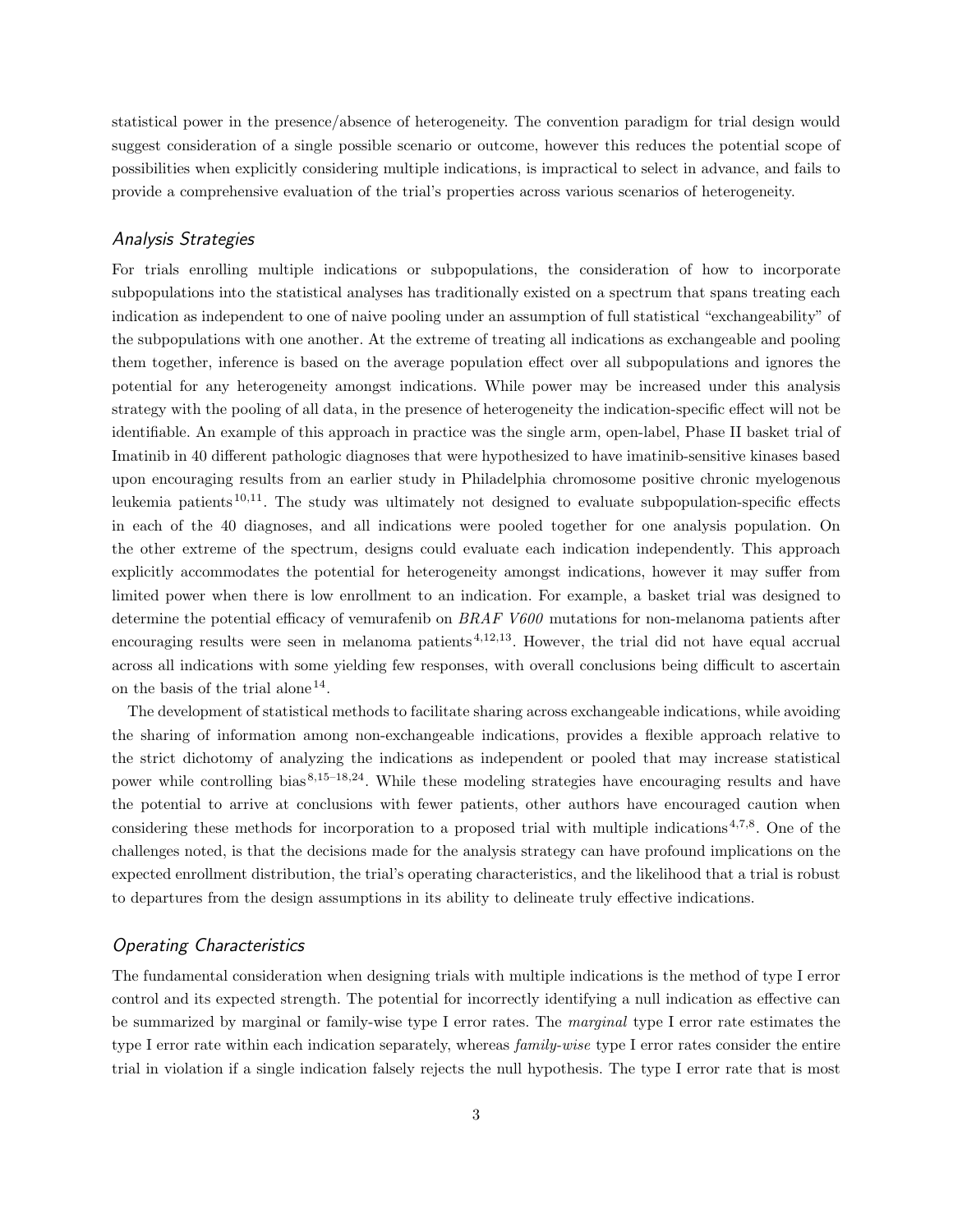appropriate for a given study is partially determined by its objectives (i.e., exploratory versus confirmatory), with family-wise type I error rates reflecting more stringent control against false positives within individual indications when compared to marginal type I error control. In the case of pooling all indications together, the marginal and family-wise approaches are identical.

An additional consideration with regards to type I error control is the strength of control across expected scenarios. In the design stage for trials with multiple indications the treatment effect size no longer exists as a one dimension parameter, but may vary within each indication. To address this challenge, Dmitrienko, Tamhane, and Bretz describe two "senses" of family-wise error rate control, weak versus strong, that can be beneficial in helping to frame potential design considerations <sup>19</sup>. Weak control suggests that the family-wise type I error rate is only guaranteed for the global null scenario, where the null hypothesis is true for all indications, but may become inflated if other scenarios are encountered. In contrast, the definition of strong control would strictly require that for any configuration of null and alternative scenarios the family-wise type I error rate is maintained at the desired level. Given the challenge in evaluating this in practice and with simulation studies, we relax this definition to consider strong control so that the family-wise type I error rate is maintained across different reasonable scenarios. For studies with multiple indications, we generalize this concept to control of marginal or family-wise type I error and consider strength of control over a continuum. Studies that only consider operating characteristics for the global null scenario by default use weak control. Alternatively, strong control of the type I error accommodates mixed alternative scenarios. While many articles discuss various details of the trade-offs described above, none have provided generalized guidelines or criteria to inform the selection of optimal designs for studies with multiple indications across the spectrum of type I error control<sup>4,7,8</sup>. Additionally, for statistical models with hyperparameter specification, there is no prior framework to identify the optimal values a priori. One potential solution would be to evaluate the operating characteristics of a trial across a variety of assumptions and scenarios, however it is challenging to efficiently synthesize these potentially disparate results and one may end up implicitly averaging various scenarios to represent an overall summary of the operating characteristics. Ultimately this implicit averaging may not identify the optimal design or hyperparameter values to appropriately maintain the desired operating characteristics after the study is completed, potentially leading to a failed study.

#### Generalized Design Criteria

To address the lack of generalized guidelines for the design of trials enrolling multiple potentially heterogeneous indications, this section presents novel design criteria devised to accommodate the full spectrum of type I error control from weak to strong scenarios. To reflect the oncology setting and seminal simulation study<sup>7</sup>, we focus our discussion on single-arm trials (i.e., trials with no control group) for which response consists of a binary endpoint such as objective tumor response. To facilitate discussion of the criteria and methods presented, we first introduce some notation. Consider a trial devised to enroll a total of N patients with a common genetic mutation arising from a total of  $J$  clinical indications for which it is hypothesized, but not substantiated, that the intervention provides similar effects across all subpopulations. Let i index individual patients such that  $Y_{i,j} = 1$  indicates the occurrence of a successful response for the ith patient within indication j, while = 0 indicates treatment failure. Let  $n_j$  denote the number of patients observed with indication j and denote the total number of responses in basket j by  $S_j = \sum_{i=1}^{n_j} Y_{i,j}$ .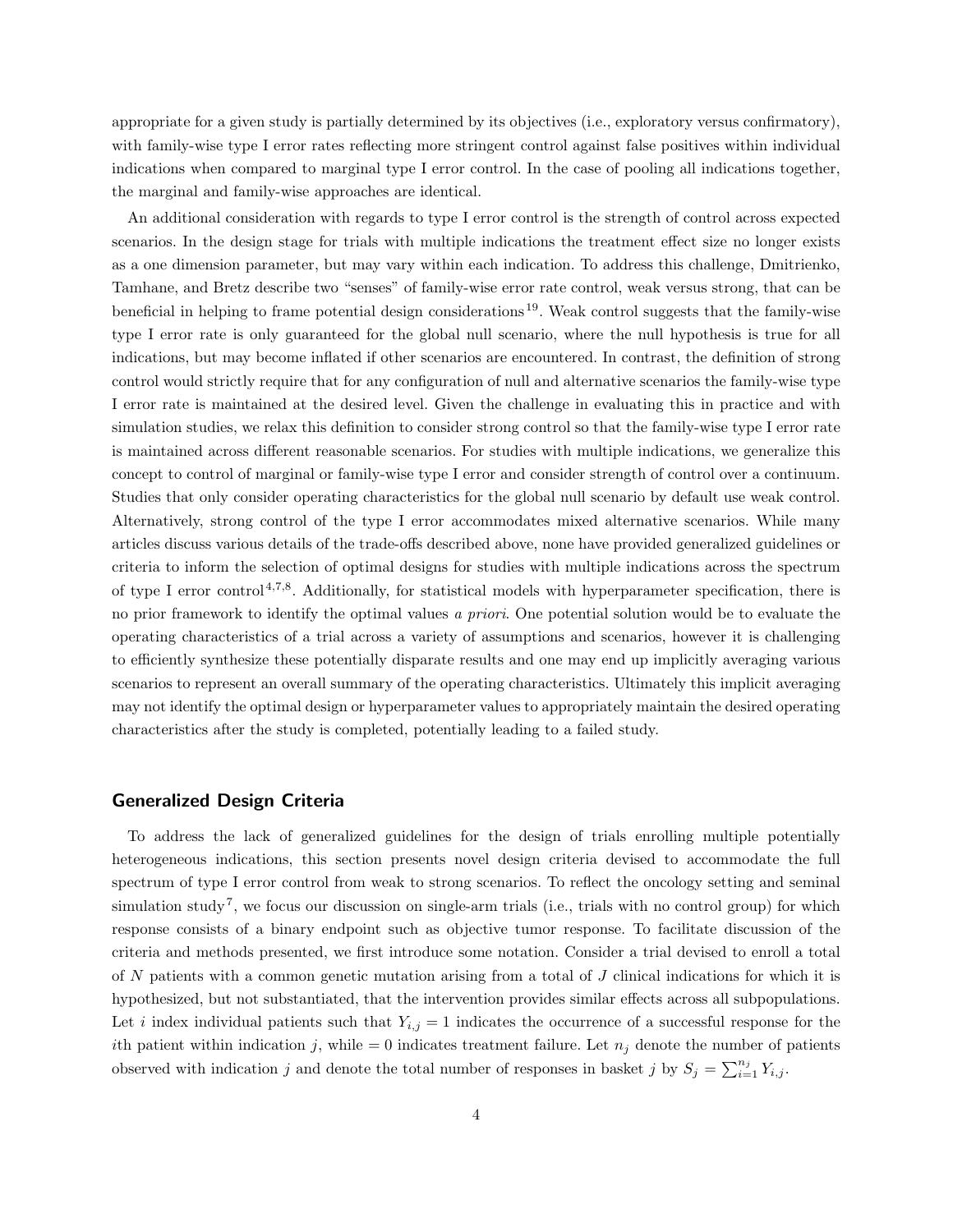Consider the context of a trial enrolling  $J = 5$  indications such that the response rate for each indication can assume one of two values which correspond to the null and alternative hypotheses. This yields six possible scenarios which range between the global null and global alternative scenarios (Table 1). The global null assumes all indications are identically ineffective, and thus assume the null response rate (Scenario 1). At the opposite end of the spectrum, all indications are identically effective and assume the alternative response rate (Scenario 6). In between, four intermediate combinations exist (Scenarios 2-5), where Scenario 2 contains four ineffective indications and one effective indication whereas Scenario 5 conversely includes one ineffective indication and four effective indications.

|                                                        | Indication |                             |   |  |        |  |  |  |  |
|--------------------------------------------------------|------------|-----------------------------|---|--|--------|--|--|--|--|
| Scenario                                               |            | $\mathcal{D}_{\mathcal{L}}$ | 3 |  | 5      |  |  |  |  |
| 1 (Global Null)                                        | Null       | Null Null Null              |   |  | – Null |  |  |  |  |
| $\overline{2}$                                         |            | Null Null Null Null Alt.    |   |  |        |  |  |  |  |
| 3                                                      |            | Null Null Null Alt. Alt.    |   |  |        |  |  |  |  |
| 4                                                      |            | Null Null Alt. Alt. Alt.    |   |  |        |  |  |  |  |
| 5                                                      |            | Null Alt. Alt. Alt. Alt.    |   |  |        |  |  |  |  |
| 6 (Global Alternative)   Alt. Alt. Alt. Alt. Alt. Alt. |            |                             |   |  |        |  |  |  |  |

Table 1. The six possible scenarios for a trial enrolling 5 indications (i.e., subpopulations), where each corresponds to either the null (Null) or alternative (Alt.) hypotheses.

Traditionally, when designing a trial with multiple indications, only one of the aforementioned scenarios are chosen to summarize the power and type I error and to identify optimal hyperparameter selection. Depending on the analysis strategy, type I error, and strength of control chosen, the choice of a single scenario could present overly critical or optimistic estimates. In the case of basket trials, this traditional approach fails to reflect a reality wherein people inherently synthesize multiple scenarios over their uncertainty as to the true scenario that may be encountered when considering different modeling strategies or for determining how to optimize hyperparameters for a given model. For example, type I error rates are minimized for analysis strategies devised to share information across indications when all indications are ineffective (i.e., the global null scenario). The presence of one effective basket will increase the type I error rate when sharing information across indications. Thus, an analysis strategy may appear sub-optimal when compared to other strategies when evaluated on the basis of a single scenario. Further, despite the fact that preclinical evidence may suggest that a particular molecularly targeted therapy offers "tumor agnostic" effects, indication heterogeneity isn't predictable prior to implementation of human study. Thus, design selection based on trial operating characteristics should reflect the synthesis of many possible trial outcomes.

The methodology presented below is devised for use in the design stage of studies enrolling multiple indications to yield weighted summaries of operating characteristics for use in evaluating different modeling strategies and to identify the optimal hyperparameter specification for a given model. The approach extends optimal design selection to encompass numerous possible trial outcomes. Upon elicitation of null and alternative hypotheses, weights may be assigned to scenarios in relation to counts of indications that assume null versus alternative values. We propose an objective generalized approach based on the scenarios described in Table 1 which considers the number of null or alternative indications per scenario in the weighting, where a trial with J indications has  $J + 1$  scenarios. Let  $b<sub>X</sub>$  denote the number of null indications (for type I error) or alternative indications (for power) in Scenario X, where X is the identifier for the scenario in Table 1, and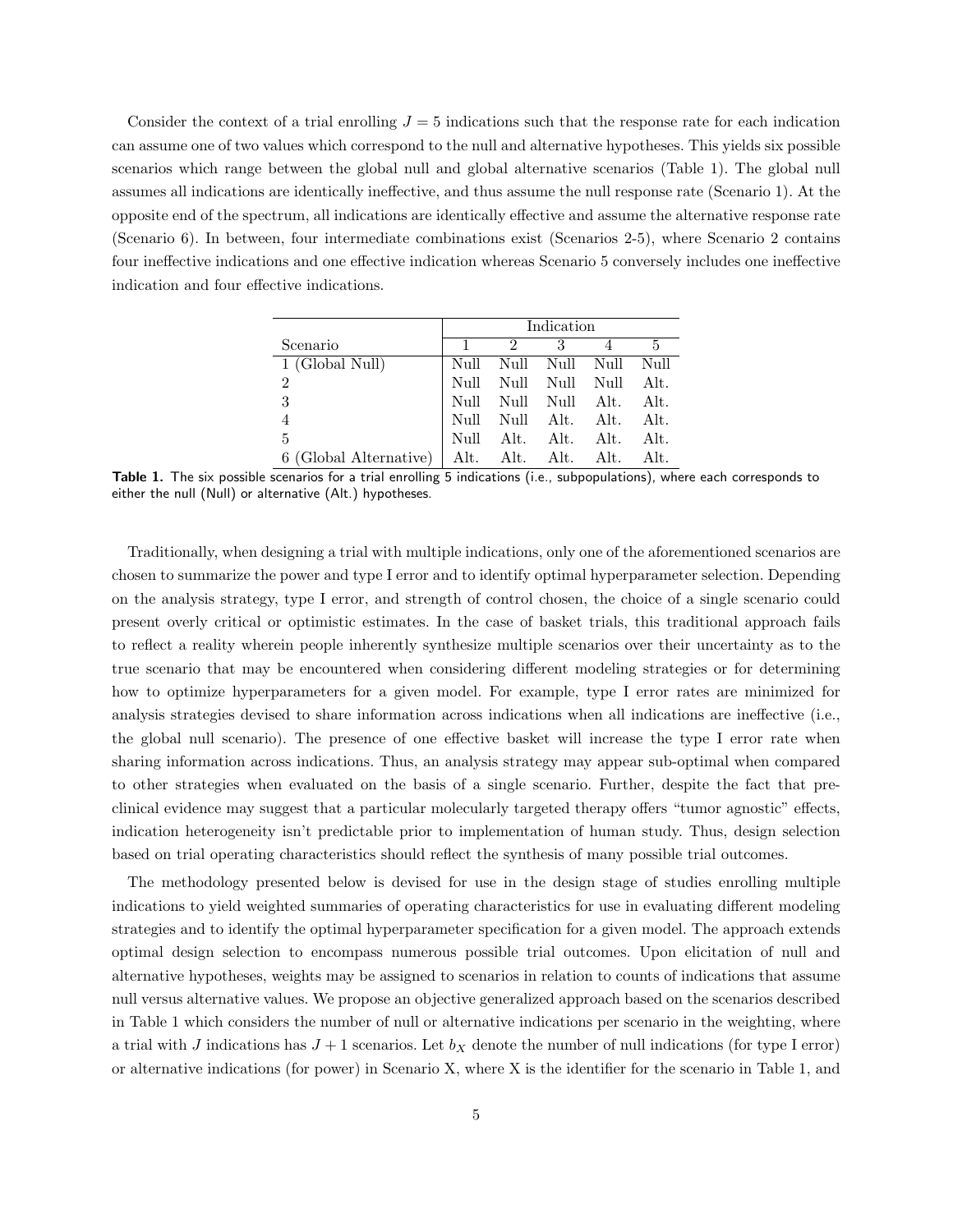s is a hyperparameter for the weighting scheme. We propose a standardized approach to defining the weight assigned Scenario X,  $\omega_X$ , as

$$
\omega_X = \frac{b_X^s}{\sum_{x=1}^{J+1} b_x^s}.
$$

While the formula as presented is for the context where there are two possible outcomes, null or alternative, we note that it could be modified to consider scenarios with additional alternative outcomes or mixtures of scenarios that may be under consideration in the design stage of a study.

The proposed weighting scheme has some appealing properties. If  $s = 0$ , all scenarios are weighted equally. With  $s > 0$ , scenarios with more indications of a given criteria (null or alternative) receive greater weight, while  $s < 0$ , increases the weight assigned to scenarios with fewer indications. Figure 1 illustrates the scenario weighting scheme considering values of s of -2, 0, and 2 for a trial enrolling five indications (Supplementary Materials Table 1 provides examples for additional values of s and scenarios enrolling 10 indications). It should be noted that to avoid overly complex formulations for the proposed  $\omega_X$ , positive and negative values of s are not purely symmetric about 0. The resultant weights, however, do follow the same trend by which global scenarios are weighted more heavily as values of s increase in absolute value.

A single value of the hyperparameter s may not be appropriate for synthesis of both the type I error rate and power across scenarios. For evaluating weighted power, the framework accommodates multiple values of s that differentially weight alternative indications (Table 1 Scenarios 2-6 for 5 indications, denoted  $s_a$ ) from null indications used to calculate weighted type I error (Scenarios 1-5 for 5 indications, denoted  $s_n$ ). For example, in identifying the optimal hyperparameter values and posterior probability thresholds for a Bayesian model to have a weighted type I error rate less than or equal to a desired level, one may wish to optimize these parameters under scenarios with fewer null baskets (i.e., negative values of  $s_n$ ), but then wish to compare the impact of these potential hyperparameters for power across all scenarios equally (i.e.,  $s_a=0$ ). This potential for separate specifications provides further flexibility for summarizing operating characteristics and identifying optimal hyperparameter values across a variety of potential scenarios based upon the context of the given study.

Figure 2 partitions combinations of  $s_n$  and  $s_a$  into a two-dimensional plane comprised of four possible quadrants. Boundaries between quadrants result from either  $s_n = 0$  or  $s_a = 0$ . Quadrant I, delineated by  $s_n > 0$  and  $s_a > 0$ , depicts the region wherein analysis strategies devised to share information across indications will outperform subpopulation specific analyses. Note that large values of  $s_n, s_a$ , yield weighted characteristics that favor the global null and alternative scenarios, which assume all indications are exchangeable. Conversely, Quadrant III, when  $s_n < 0$  and  $s_a < 0$ , represents the region least amenable to sharing information because it more heavily weights the scenarios that include singleton null and alternative indications. Quadrants II and IV reflect what may be seen as more realistic settings. Quadrant II emphasizes scenarios with few null indications and more alternative indications, whereas the opposite is true for Quadrant IV. A special setting is when  $s_n = 0$  and  $s_a = 0$ , which represents the agnostic setting where all scenarios are weighted equally and may be appropriate when there is not enough evidence or consensus to identify ideal quadrants. For example, with  $J = 5$ , if  $s_n = -10$  and  $s_n = 0$ , the type I error rate for the scenario with only one null indication receives nearly all of the weight (99.9% weight), while power is calculated weighting all five scenarios with alternative indications equally.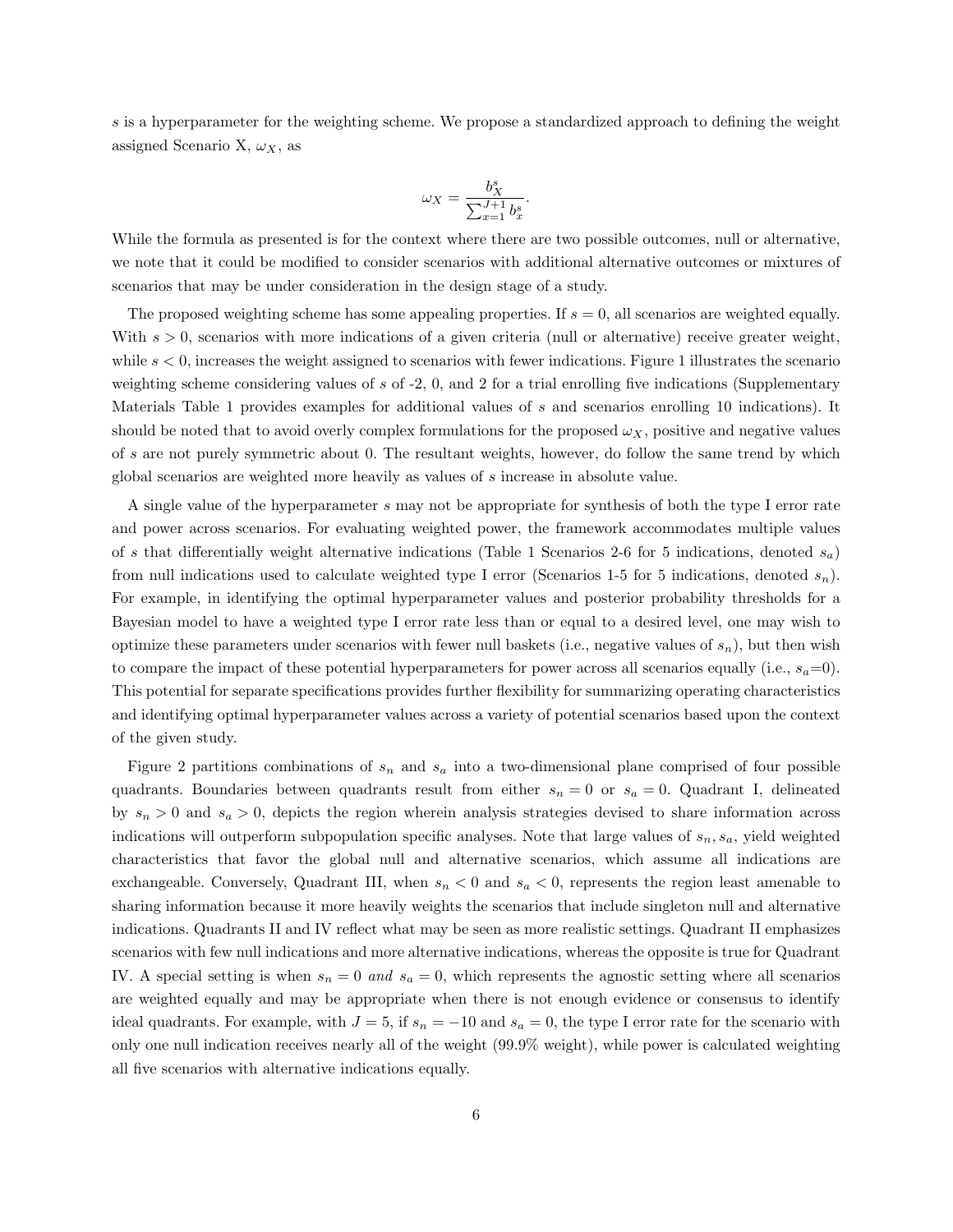

Number of Null or Alternative Indications in Scenario

Figure 1. Scenario weights for a trial enrolling five indications defined by the number of indications and various values of s.

With the introduction of a method to consider multiple scenarios simultaneously, we can define a sequence of steps required to identify an optimal design for any analytic strategy. First, the form of type I error control, marginal or family-wise, must be selected. Second, the hyperparameters  $s_a$  and  $s_n$  must be chosen based on the desired weighting of scenarios to be summarized for the given study in order to best evaluate the optimal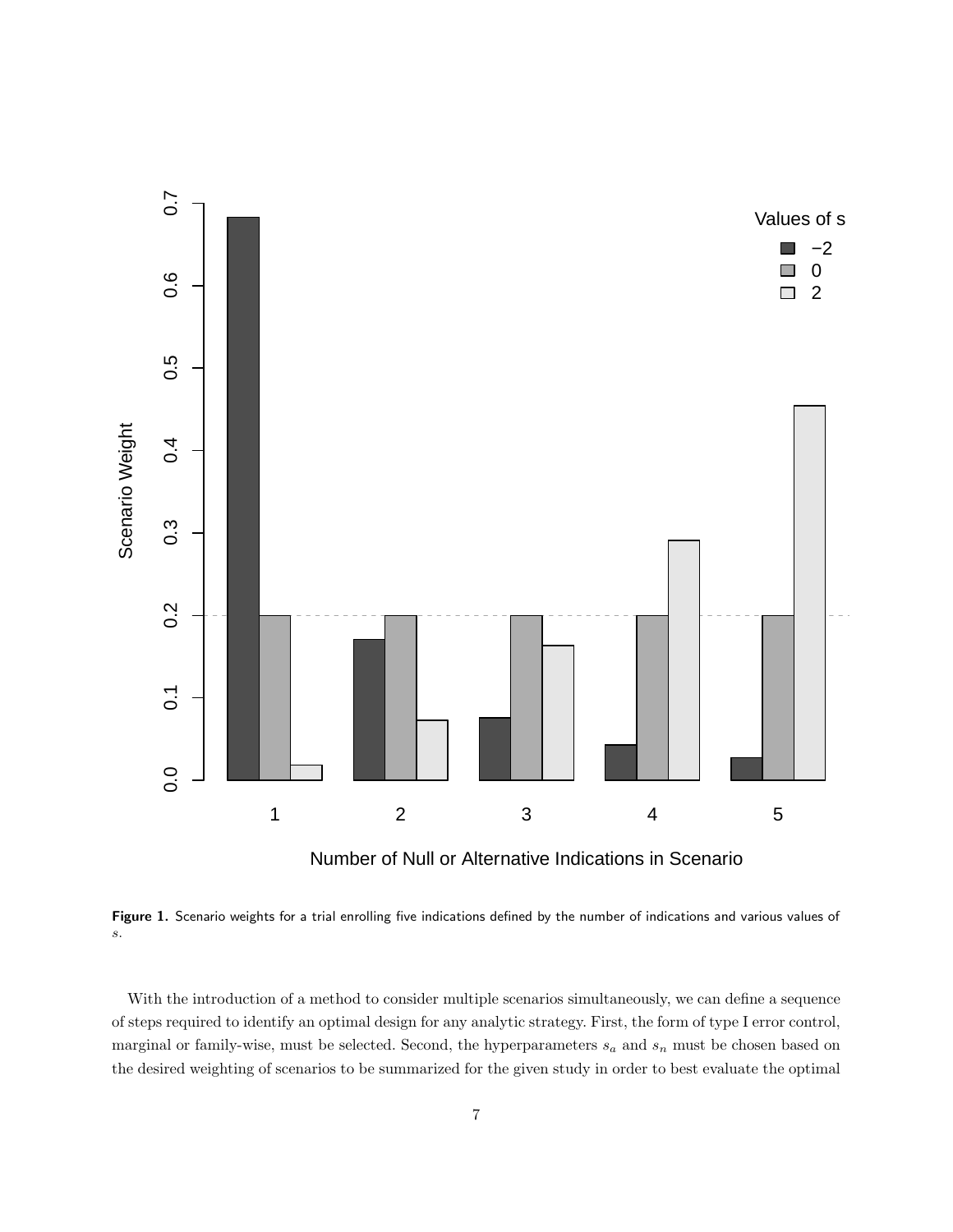

## **Region Descriptions**

Figure 2. Nine distinct regions defined by the proposed weighting scheme for combinations of  $s_n$  (s power used for null indications) and  $s_a$  (s power used for alternative indications).

design under consideration for implementation. One's choice of hyperparameters should reflect the likelihood and importance of identifying singleton indications versus the importance of describing predominate trends among all indications. Previous authors, such as Freidlin and Korn, provided recommendations for which scenarios that included a single null indication were assigned 100% weight<sup>7</sup>. Choices of the hyperparameters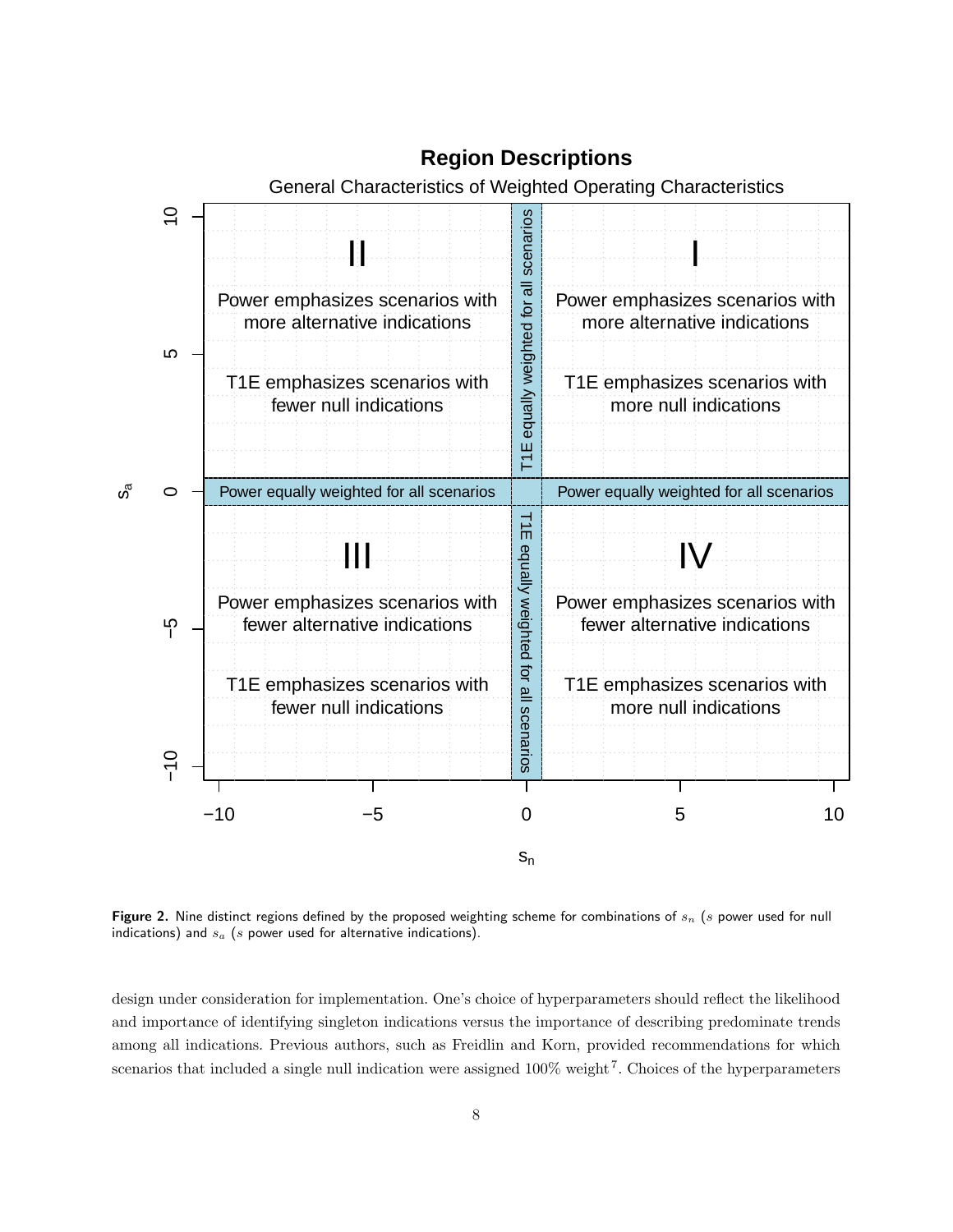may naturally follow in accordance with a trial's phase and intent, as providing exploratory or confirmatory evidence. The third step entails simulation studies devised to identify decision rules that achieve the desired level of weighted type I error rate control. These decision rules can be characterized by a set of posterior probability thresholds for Bayesian designs or thresholds for test statistics with frequentist designs. Having simulated a large number of replicate trials, decision thresholds are computed over a grid of potential values (i.e., posterior probabilities or test statistics). The weighted type I error can be computed for each threshold and admissible thresholds are identified as yielding weighted type I error less than or equal to the target. Weighted power is then computed for admissible decision rules. Finally, designs with various analysis strategies can be compared with respect to numerous possible trial outcomes and the optimal model (and potential hyperparameters) with a corresponding decision threshold can be selected for use in the proposed trial. In situations where multiple hyperparameters achieve the maximum observed weighted power, additional rules can be specified for which is selected for implementation (e.g., choose the smallest, largest, or average of eligible hyperparameter values). Returning to our example with  $J = 5$ ,  $s_n = -10$  and  $s_a = 0$ , the optimal hyperparameters would be selected based on the weighted type I error rate favoring scenarios with fewer null indications that maximize the power that is weighted from all scenarios equally.

#### Illustration of Proposed Design Criteria

In order to illustrate the proposed design criteria, we first describe potential analysis strategies, including approaches representing naive pooling of data or subpopulation specific analyses which treat indications as independent units and a Bayesian design that facilitates information sharing across indications with multisource exchangeability models (MEM)<sup>9</sup>. To facilitate direct comparisons with simulation studies previously reported by Freidlin and Korn, we present simulation results for scenarios with 5 or 10 indications<sup>7</sup>.

#### Analysis Strategies

In this subsection we define the analysis strategies compared in our simulation study, as well as describe the concept behind the Bayesian MEM. Lacking multivariate specification of relationships among subpopulations, conventional analysis strategies represent the extremes of either pooling all indications or analyzing each indication independently of the evidence acquired for other indications. More specifically, "pooling" in this context refers to an analysis strategy which is devised to evaluate evidence of effectiveness for all indications via statistical inference of a single response rate that is estimated using data combined from all indications. Our simulation study uses the exact binomial test to evaluate the statistical significance of a pooled treatment effect, where the corresponding p-value from the test is simply compared to the predefined level of significance (e.g.,  $\alpha = 0.10$ ). Relying on only one test, marginal and family-wise type I error rates are identical for the pooled approach.

At the other extreme, independent analyses infer a total of J response rates estimated from the data observed within specific indications. Trials simulated with this strategy conduct  $J$  exact binomial tests, one for each indication. Analysis of each indication independently could use either form of type I error control. Family-wise type I error is used to control the likelihood of a single false rejection of the null hypothesis. To control the family-wise type I error rate, we correct for multiple comparisons across the J indications using a simple Bonferroni correction of  $\frac{\alpha}{J}$ . For example, with 5 indications and type I error control at  $\alpha = 0.10$ ,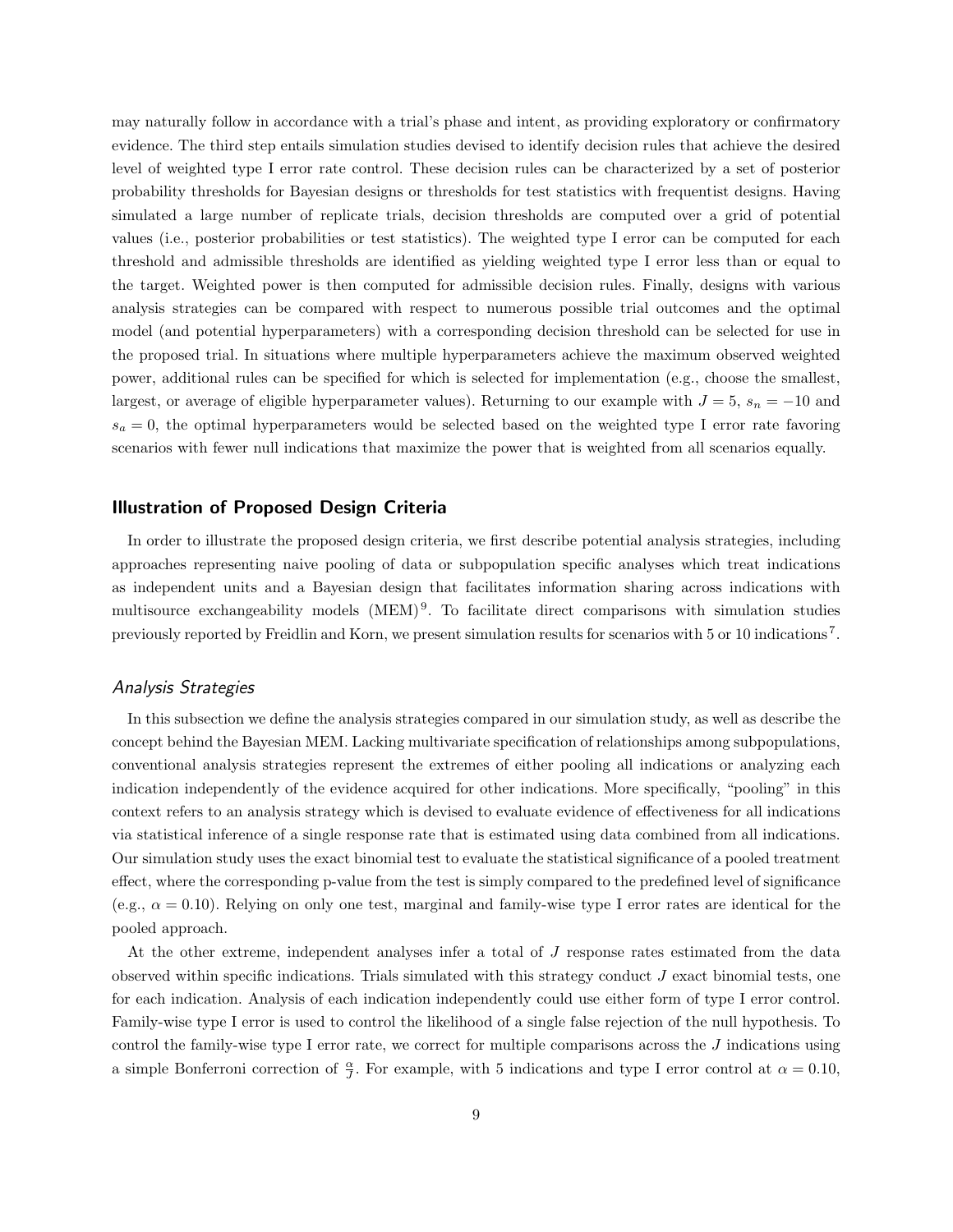an indication would confer significant statistical evidence to reject the null hypothesis if its exact binomial p-value is  $< 0.02$ .

The MEM approach induces multivariate analysis through a Bayesian hierarchical model devised to estimate the extent to which indications represent pairwise statistically exchangeable subpopulations. This implies that each indication has a potentially different measure of (pairwise) exchangeability for each other indication. Our simulation study considers the empirical Bayes (EB) and constrained-EB (cEB) priors for symmetric MEMs described by Hobbs and Landin<sup>8</sup>. Briefly, the EB identifies and conditions the analysis with respect to the MEM which maximizes the marginal data likelihood. Acknowledging the uncertainty about identifying the "true" MEM from the marginal likelihood, the cEB prior constrains shrinkage using an upper bound (UB) on the prior probability of inclusion for each source. The null hypothesis within each indication is rejected if the posterior probability is greater than a predefined threshold which is identified to maintain a desired type I error rate. We can further note that setting UB=0 represents a Bayesian implementation of the concept underlying the independent approach.

#### Simulation Design

Design evaluation using the proposed weighted operating characteristics framework is demonstrated using simulation. We consider the context of wanting to design a fixed sample size trial for two sets of scenarios with 5 or 10 indications, where each indication is planned a priori to accrue 25 patients. Following the simulation design of Freidlin and Korn<sup>7</sup>, null and alternative response rates assumed the values of 10% and 30%, respectively. For the trial with 5 indications, there are six possible scenarios which range from all indications being null (Scenario 1) to all indications being alternative (Scenario 6), and four intermediate combinations (Scenarios 2-5) (i.e., Table 1). The trial with 10 indications has 11 similarly defined scenarios. For each scenario, 10 000 simulated trials were completed. For each simulated trial, the MEM prior specifications detailed below and the two frequentist approaches were applied. These simulated trials were then used for the calibration of a given  $(s_n, s_a)$  to identify the optimal MEM hyperparameter and the needed posterior probability thresholds to maintain the type I error rate. Finally, the operating characteristics were summarized from the simulated trials by scenario.

While, in practice,  $(s_n, s_a)$  should be defined in advance for the context of the specific study being planned, we illustrate the weighted operating characteristics over a grid of hyperparameters  $(s_n, s_a)$  ranging from -10 to 10 by increments of 1 to demonstrate a full range of possible conclusions under different weighting paradigms. Posterior probability thresholds for each combination were identified to maintain weighted marginal or familywise type I error rates of 10%.

To illustrate the ability of the proposed framework to assist in hyperparameter selection, we consider the Bayesian symmetric MEM approach with a constrained EB prior. For this approach we consider UB hyperparameters over 29 values ranging from  $UB=0$  (no borrowing) to  $UB=1$  (all weight to the MEM maximizing the integrated likelihood). The optimal UB parameter is then selected to maximize power for each combination of  $s_n$  and  $s_a$  among admissible models for the specified extent of type I error control. When multiple UB parameters maximized power, the smallest value was chosen (e.g., if  $UB=0.05$  and  $UB=0.10$ ) both maximized power, UB=0.05 was selected as optimal).

We first present a comparison for the scenarios with 5 indications to demonstrate the improvement in calibration between the traditional approach of selecting one scenario to optimize hyperparameter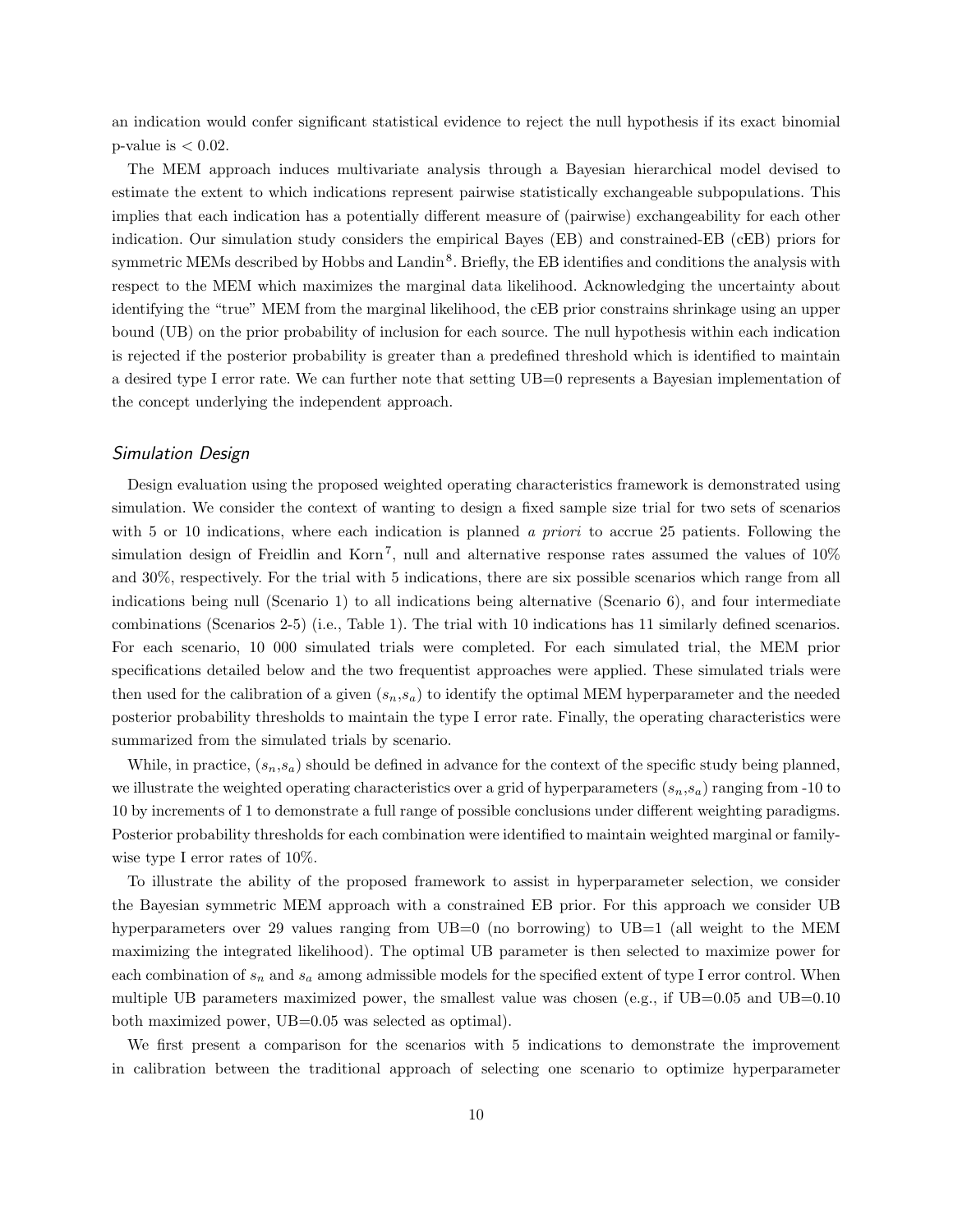values on versus the proposed weighted operating characteristics approach for the agnostic weighting where  $s_n = s_a = 0$ . We then present the results for weighting operating characteristics for the frequentist independence and pooling approaches and the Bayesian symmetric MEM approach across the grid of  $(s_n, s_a)$ values. With the previously described approach to calibration to maintain 10% type I error control, operating characteristics for the Bayesian MEM models based on optimal UB parameters were compared directly to frequentist independence and pooling approaches. Simulations were conducted in  $R^{20}$ .

#### Hyperparameter Calibration for Optimal Models

In this section, we examine the different conclusions for hyperparameter calibration in our simulation study with 5 indications if the trial is optimized for only one scenario as compared to the proposed weighted operating characteristics approach. This means that during the design phase the optimal UB hyperparameter for the MEM assuming a constrained EB prior is calibrated either for only one scenario versus the proposed framework which utilizes all scenarios in calibrating the parameters. In either approach, the selected hyperparameter would be used for the analysis after trial completion. For our initial step, Table 2 represents the values of UB that maximize the power for each of the separate scenarios including at least one null indication, with many scenarios having a range of UB parameters that may be considered optimal with respect to power. Recall, we conservatively specify the lowest possible UB value is selected as optimal when multiple are eligible. We can see that only examining the global scenarios would result in aggressive borrowing with  $UB=1$ , whereas the intermediate scenarios are more conservative with  $UB\leq 0.12$ .

| Scenario $(\# \text{ of null},$            | Range of Optimal UB Hyperparameters |                          |  |  |  |  |  |  |
|--------------------------------------------|-------------------------------------|--------------------------|--|--|--|--|--|--|
| alternative indications)                   | Marginal Type I Error               | Family-wise Type I Error |  |  |  |  |  |  |
| $1(5 \text{ null}, 0 \text{ alternative})$ | 1.00                                | 1.00                     |  |  |  |  |  |  |
| $2(4 \text{ null}, 1 \text{ alternative})$ | $0.05 - 0.09$                       | $0.03 - 0.12$            |  |  |  |  |  |  |
| $3(3 \text{ null}, 2 \text{ alternative})$ | $0.01 - 0.08$                       | 0.03                     |  |  |  |  |  |  |
| $4(2 \text{ null}, 3 \text{ alternative})$ | $0.03 - 0.08$                       | 0.10                     |  |  |  |  |  |  |
| $5(1 \text{ null}, 4 \text{ alternative})$ | $0.00 - 0.10$                       | $0.00 - 0.10$            |  |  |  |  |  |  |
| Weighted OC $(s_n = s_a = 0)$              | 0.08                                | 0.09                     |  |  |  |  |  |  |

Table 2. The range of values for the UB hyperparameter that achieve maximum power for the given scenario calibrated to maintain the marginal or family-wise type I error rate at  $\leq$ 10%.

The estimated marginal and family-wise calibrations and type I error rates, with accompanying power, are presented in Tables 3 and 4, respectively, with the identified posterior probability thresholds as determined for the UB hyperparameter. These tables illustrate a few important messages. First, even when identical UB parameters are selected, different posterior probability thresholds are needed to maintain the desired type I error rate (e.g., Table 4 for the rows representing Scenarios 2 and 3 with UB=0.03). This has implications for the observed operating characteristics, since the posterior probability threshold directly affects how strongly type I error is controlled as well as its corresponding power. Second, simply averaging over the optimal UB or posterior probability threshold values is not equivalent to the proposed weighted operating characteristic calibration. For example, the optimal UB for  $s_n = s_a = 0$  (equal weights among all scenarios) is UB=0.08 for marginal type I error rate control. Based on Table 3, however, the naive average would be 0.218, a value of UB that will more aggressively share information amongst indications than the optimal choices for 4 of the 5 scenarios. Third, the weighted operating characteristics (WOC) in Tables 3 and 4 are generally more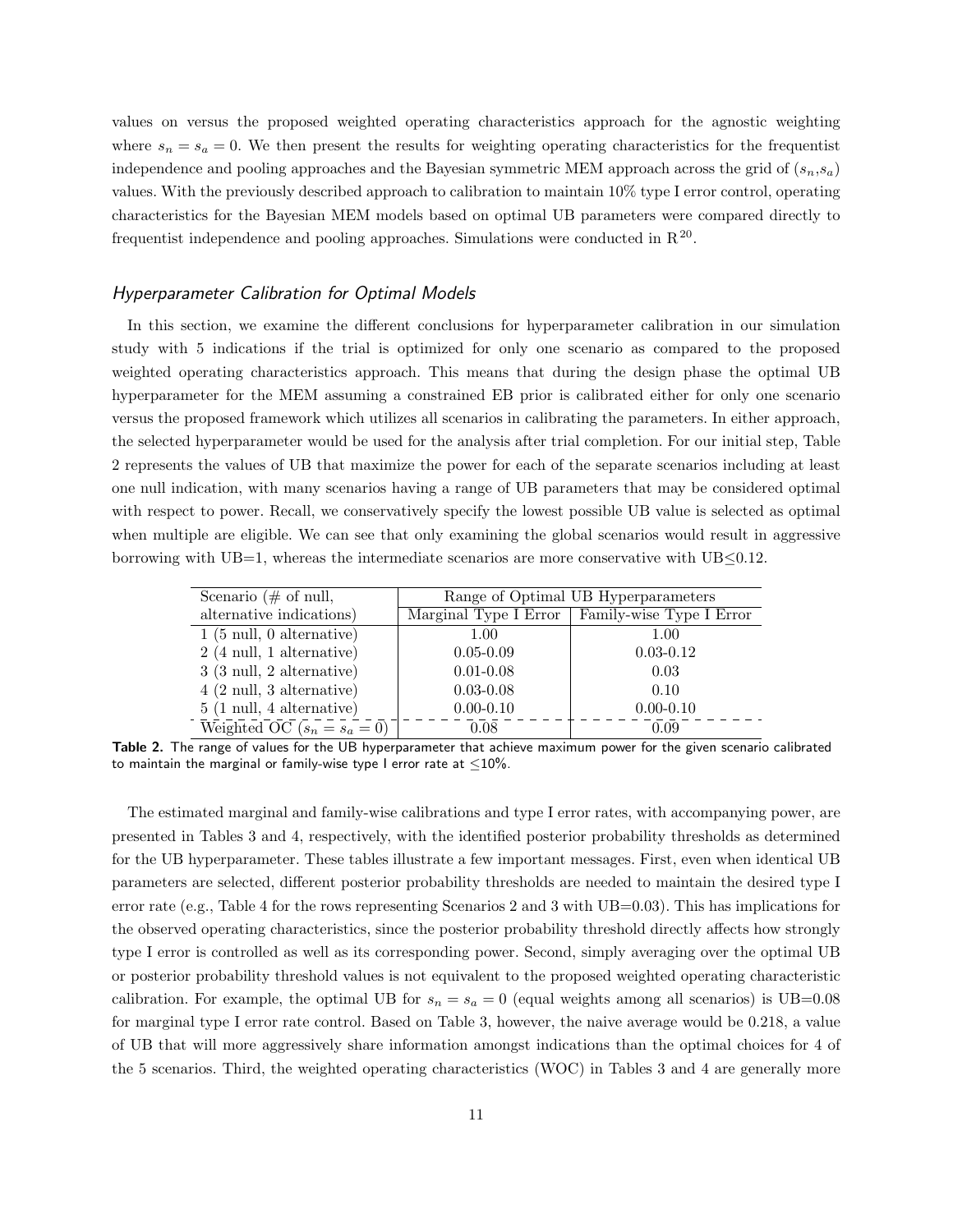consistent across scenarios when equally weighting each scenario with the proposed methodology, whereas any standalone scenario tends to have greater variability in statistical power and type I error. The findings demonstrate that calibrations that integrate multiple scenarios provide an improvement with respect to the current standard of calibrating based upon one scenario. Optimization with respect to weighted operating characteristics additionally improves upon implicit averaging across scenarios, as the scenario-wise statistical summaries fail to synthesize the myriad possible trial outcomes. Note, that statistical properties for the overall weighted summary,  $s_n = s_a = 0$ , are described in further detail in the next section.

| <i>Optimal UB for Scenario</i> |                   | <i>Scenario</i> 1 |     | <i>Scenario</i> 2 |       | <i>Scenario 3</i> |       | Scenario 4 |       | <i>Scenario 5</i> |       | Scenario 6 |       |
|--------------------------------|-------------------|-------------------|-----|-------------------|-------|-------------------|-------|------------|-------|-------------------|-------|------------|-------|
| Scen.                          | $UB$ (PP Thresh.) | ${\rm T1E}$       | Pwr | T1E               | Pwr   | T1E               | Pwr   | T1E        | Pwr   | T1E               | Pwr   | T1E        | Pwr   |
|                                | $UB=1.00(0.907)$  | 0.098             | -   | 0.221             | 0.794 | 0.358             | 0.884 | 0.460      | 0.943 | 0.531             | 0.973 | -          | 0.985 |
| $\overline{2}$                 | $UB=0.05(0.858)$  | 0.096             | -   | 0.100             | 0.913 | 0.120             | 0.915 | 0.175      | 0.922 | 0.220             | 0.942 | -          | 0.959 |
| 3                              | $UB=0.01(0.848)$  | 0.095             | ۰   | 0.096             | 0.912 | 0.098             | 0.913 | 0.116      | 0.914 | 0.188             | 0.919 | ۰          | 0.947 |
| 4                              | $UB=0.03(0.860)$  | 0.095             | -   | 0.095             | 0.912 | 0.095             | 0.912 | 0.100      | 0.912 | 0.164             | 0.913 | -          | 0.938 |
|                                | $UB=0.00(0.844)$  | 0.095             | -   | 0.095             | 0.912 | 0.095             | 0.912 | 0.094      | 0.912 | 0.094             | 0.911 |            | 0.911 |
| WOC                            | $UB=0.08(0.887)$  | 0.094             | ٠   | 0.095             | 0.910 | 0.095             | 0.912 | 0.095      | 0.912 | 0.121             | 0.911 |            | 0.920 |

Table 3. Minimum optimal UB for *marginal* type I error control from Table 2 and posterior probability threshold (PP Thresh.), with resulting marginal type I error rates and power presented for all scenarios, including the weighted operating characteristic (WOC) scenario where  $s_n = s_a = 0$ .

| <i>Optimal UB for Scenario</i> |                   | <i>Scenario</i> 1 |     | <i>Scenario</i> 2 |       | <i>Scenario 3</i> |       | Scenario 4 |       | <i>Scenario</i> 5 |       | Scenario 6 |       |
|--------------------------------|-------------------|-------------------|-----|-------------------|-------|-------------------|-------|------------|-------|-------------------|-------|------------|-------|
| Scen.                          | $UB$ (PP Thresh.) | ${\rm T1E}$       | Pwr | T1E               | Pwr   | T1E               | Pwr   | T1E        | Pwr   | T1E               | Pwr   | T1E        | Pwr   |
|                                | $UB=1.00(0.968)$  | 0.090             | -   | 0.216             | 0.725 | 0.394             | 0.839 | 0.532      | 0.924 | 0.507             | 0.966 | ۰          | 0.982 |
| 2                              | $UB=0.03(0.979)$  | 0.096             | Ξ.  | 0.100             | 0.736 | 0.088             | 0.771 | 0.064      | 0.797 | 0.032             | 0.807 | ٠          | 0.809 |
| 3                              | $UB=0.03(0.946)$  | 0.152             | -   | 0.122             | 0.806 | 0.100             | 0.811 | 0.123      | 0.819 | 0.085             | 0.861 | ۰          | 0.898 |
|                                | $UB=0.10(0.956)$  | 0.135             | -   | 0.121             | 0.788 | 0.094             | 0.808 | 0.099      | 0.814 | 0.079             | 0.843 | ۰          | 0.889 |
| 5                              | $UB=0.00(0.844)$  | 0.396             | -   | 0.331             | 0.912 | 0.258             | 0.912 | 0.179      | 0.912 | 0.094             | 0.911 | ۰          | 0.911 |
| WOC                            | $UB=0.09(0.957)$  | 0.140             | -   | 0.121             | 0.796 | 0.094             | 0.809 | 0.070      | 0.811 | 0.071             | 0.818 | -          | 0.875 |

Table 4. Minimum optimal UB for *family-wise* type I error control from Table 2 and posterior probability threshold (PP Thresh.), with resulting family-wise type I error rates and power presented for all scenarios, including the weighted operating characteristic (WOC) scenario where  $s_n = s_a = 0$ .

#### Simulation Results

Figure 3 presents weighted marginal type I error rates and power for various  $s_n$  and  $s_a$  combinations for a trial enrolling 5 indications. This figure elucidates several important aspects of the competing analysis strategies. First, independence, which treats each indication separately, results in a constant type I error rate of 0.10 but has an inadequate power of 0.66 across the spectrum of scenarios, which is 73% of the target power of 0.90. Second, pooling results in type I error rates that are inflated to unacceptable levels across most of the spectrum of  $s_n$  values. For instance, in the agnostic scenario where  $s_n$  and  $s_a$  are both 0 (i.e., equally weighting all scenarios), pooling demonstrates undesirable performance with a 0.686 type I error rate. When  $s_n = 2$ , which weights the global null scenario with nearly 50% weight (see Figure 1), the type I error rate is still grossly inflated at 0.408. In general, only if  $s_n > 10$ , which provides nearly all weight to the global null scenario, is the type I error rate maintained a the desired 0.10 level.

The Bayesian MEM model results in calibrations that both control type I error at the target level of 0.10 and yield power exceeding 0.912 for any combination of  $s_n$  and  $s_a$ . In fact, at no combination does either pooling or independence both control the type I error and improve power relative to the MEM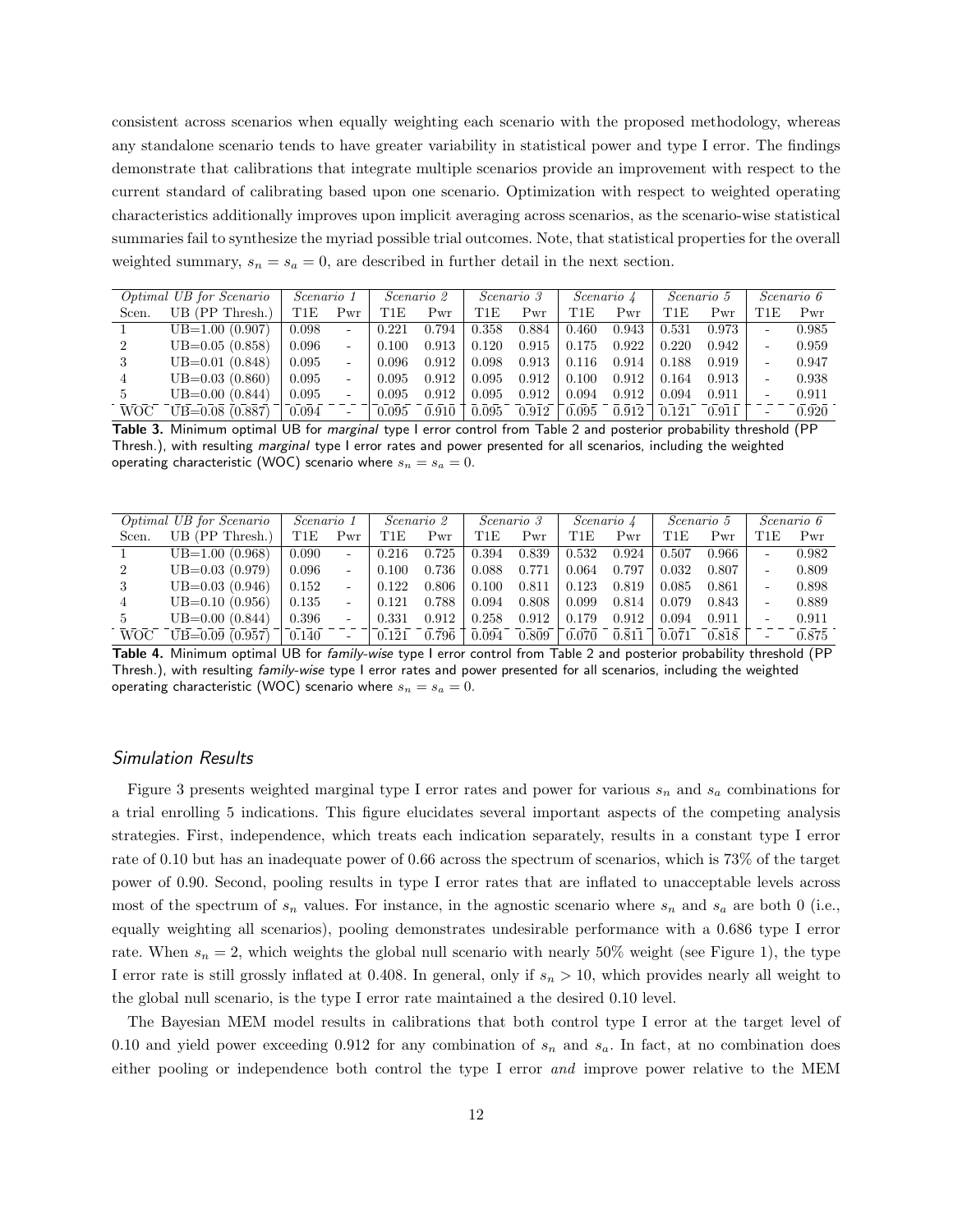model. Moreover, failing to share information among indications with implementation of the Bayesian MEM assuming UB=0 failed to yield optimal performance for any scenario. The top right quadrant favors larger values of UB which more aggressively share information across indications, resulting in power as high as 0.983 while maintain a 0.10 type I error rate. The other three quadrants where at least one value of s is less than 0 (i.e., favoring scenarios with fewer indications) favors less borrowing (UB values  $\leq$  0.1), but maintains power > 0.90. In fact, power is greater than 0.90 over all combinations of  $s_n$  and  $s_a$  for the MEM model, which, as presented previously, is not evident for conventional frequentist analyses.

Figure 4 presents results for a selection of  $s_n$  and  $s_a$  combinations in consideration of weighted family-wise type I error rate control for a trial enrolling 5 indications. With family-wise type I error control, the Bayesian MEM model offers calibrations that control the type I error at 0.10 with power that is at worst 0.742, but as high as 0.979. In general, results are similar to the marginal type I error rate where it can be noted that it is never advantageous to use the pooling or independence approaches owing to inflated family-wise type I error rates or reduced power, respectively. Scenarios similar to the strong false-positive control of Freidlin and Korn<sup>7</sup> can be identified when  $s_n = -10$ , where almost all of the weight is given to the scenario with one null indication.

The results presented in this subsection reflect the weighted operating characteristics for the combinations of  $s_n$  and  $s_a$  for the optimal MEM model, the independence approach, and the pooling approach. Further, we note that a subset of results from the previous subsection in Tables 3 and 4 can be used to evaluate the performance of the proposed MEM model at  $s_n = s_a = 0$  (WOC) with the Bayesian equivalent of the independence approach for Scenario 5 where UB=0 across all scenarios. While the operating characteristics in Table 3 for the marginal type I error rate comparing Scenario 5 and WOC are largely similar, the familywise type I error rate is controlled more strongly in Table 4 for WOC across scenarios versus the UB=0 in Scenario 5 with only slightly lower power in the global alternative scenario (Scenario 6). While the naive pooling approach does not have a Bayesian equivalent in Tables 3 and 4, it can be noted that Kaizer, et al., demonstrated previously that it results in drastic inflation to the family-wise type I error rate for basket trials where the scenario is not the global null<sup>28</sup>.

The simulation results for the trial with 10 indications are presented in the Supplementary Materials (Supplementary Figures 1-2 for weighted marginal and family-wise type I error rates, respectively). Results with 10 indications demonstrate similar performance to trends observed for 5 indications. Notably, sharing information among indications using the Bayesian MEM model is nearly always advantageous when compared to frequentist analysis with pooling and independence. For Quadrant IV, however, (which emphasizes identification of singleton indications) only marginal improvements in weighted power were evident for the Bayesian hierarchical model. Additional simulation results are available in the Supplementary Materials which summarize all explored combinations of  $s_n$  and  $s_a$  in the form of heatmaps (Supplementary Figures 3-6).

#### **Discussion**

Subpopulation heterogeneity is intrinsic to evaluations of cancer therapies emerging within the evolving oncology landscape. Consequently, trials require explicit designs that take into account the potential for subpopulation effects. When implemented with adaptive and "seamless" decision rules, such master protocol designs with inclusive eligibility may conserve patient and financial resources when compared to the expense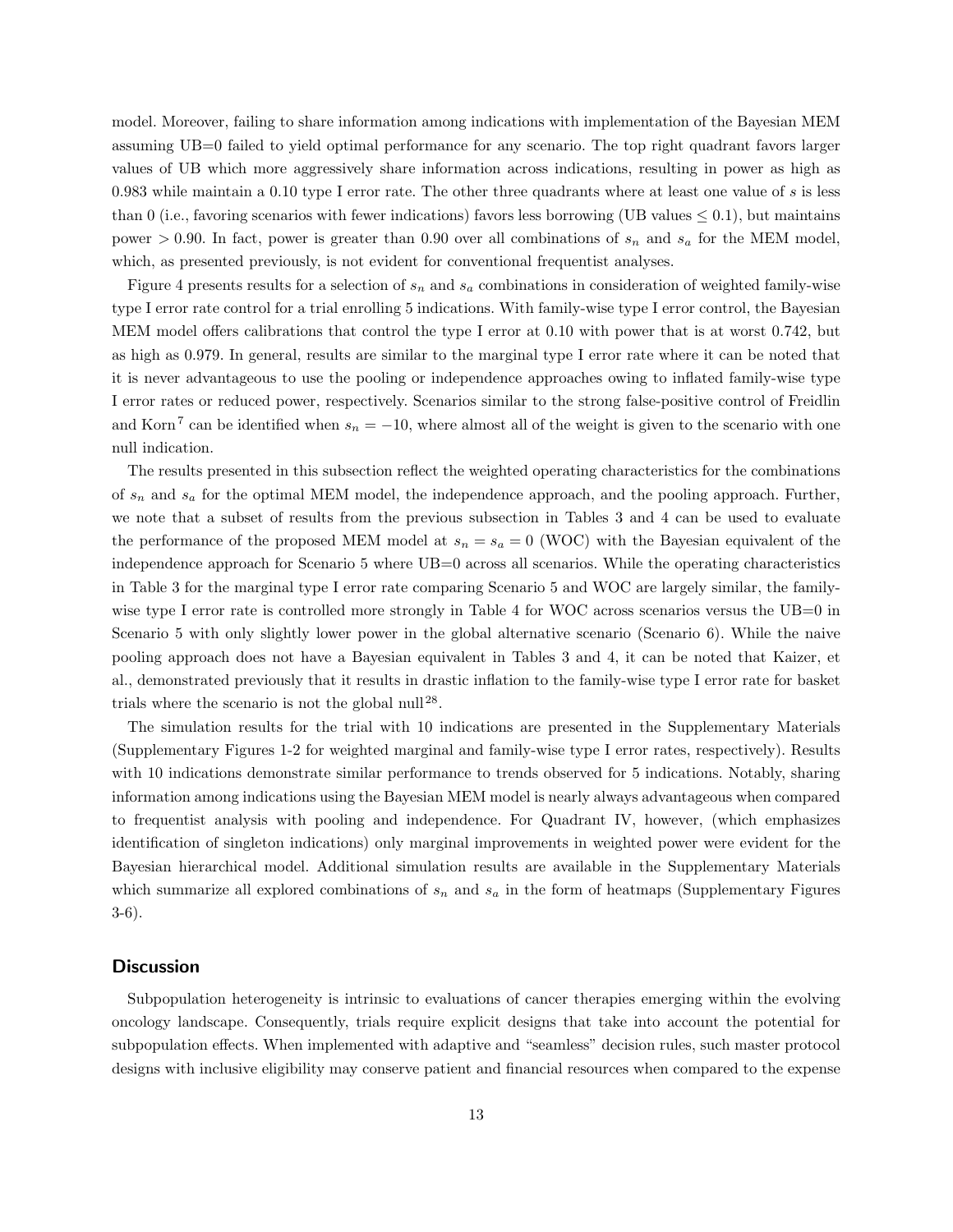

Figure 3. Graphical summary of weighted operating characteristics at various combinations of  $s_a$  and  $s_n$  for optimal UB, pooling, and independence approaches for the 5 indication trial with weighted marginal type I error less than or equal to 10%.

of conducting a series of standalone trials for each indication  $2^{1,22}$ . Conventional approaches for identifying optimal trial designs are limited by the emphasis of single, often extreme, scenarios, which may not reflect the desire or reality of all planned trials. The focus on these extreme scenarios may be, in part, motivated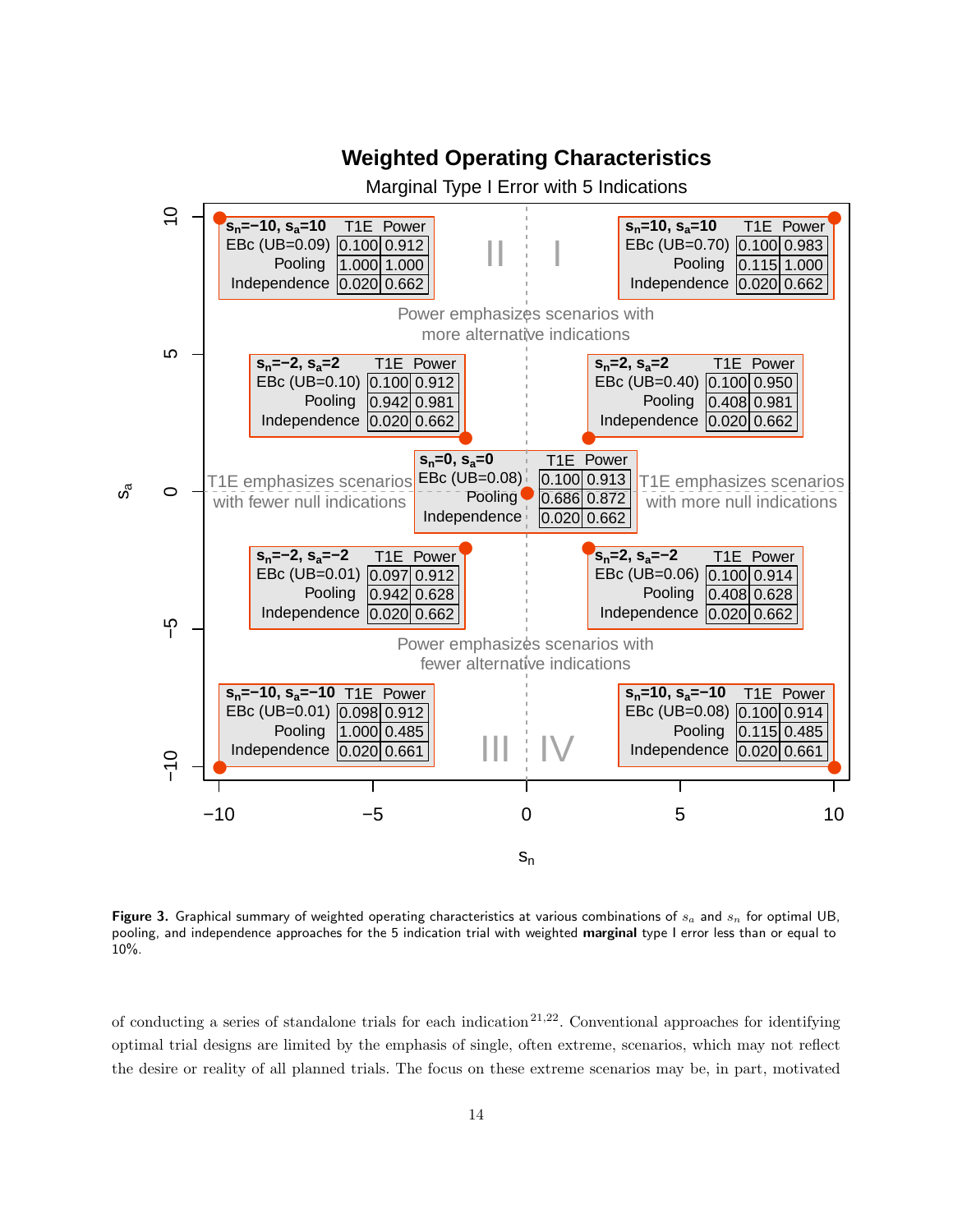

Figure 4. Graphical summary of weighted operating characteristics at various combinations of  $s_a$  and  $s_n$  for optimal UB, pooling, and independence approaches for the 5 indication trial with weighted family-wise type I error less than or equal to 10%.

by existing guidance documents from regulatory authorities that consider contexts for strong type I error control under trials with multiple endpoints rather than newer master protocol designs 25–27. In the context of basket trial designs there is a need to revisit the strict definition of strong type I error control in the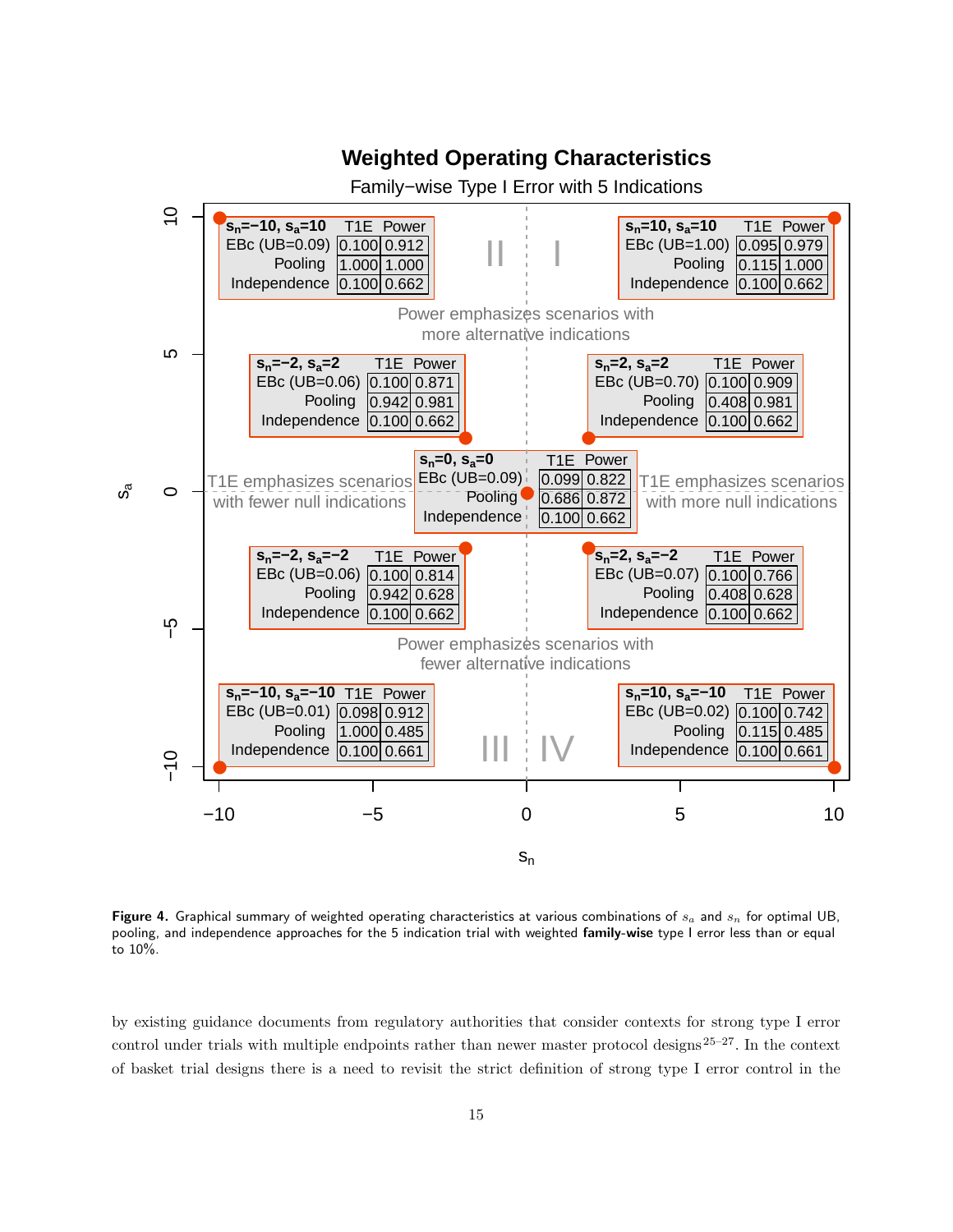presence of multiple indications with considerations for how to design trials that accommodate a range of possible outcomes while utilizing advances in statistical methodology that facilitate sharing information across indications. This lack of existing guidance specific to master protocols has created uncertainty in what study designs and statistical analysis strategies may be most efficient or appropriate.

This article presented a framework for designing optimal studies and selecting hyperparameter specification for statistical models for studies with multiple, potentially heterogeneous, indications. The framework facilitates consideration of either strong and weak type I error control with respect to outcome scenarios that are deemed reasonable during the design stage of a trial, where the strength of control can be controlled by the weighting of the scenarios. The resultant weighted operating characteristics and design approach synthesize numerous possible trial outcomes in order to more holistically identify the optimal design among those under consideration for the proposed trial. This has some parallels with certain methods for ensemble and machine learning that attempt to account for uncertainty with averaging over multiple scenarios. The proposed framework is general, and can be applied with consideration of marginal or family-wise control of the type I error rate. Moreover, the approach accommodates for calibration of both Bayesian and frequentist designs.

Using conventional design criteria, authors have suggested that statistical models devised to share information across subpopulations provide minimal benefit or are detrimental in the presence of heterogeneous indications<sup>7</sup>. Their results were presented for calibrations of hierarchical models involving strong control of the type I error rate in the context of scenarios presenting singleton null indications combined with effective therapies for all other indications. When compared to an indication specific analysis, this calibration strategy yielded both reductions in the type I error rate and power for the Bayesian models, making overall conclusions difficult to ascertain. By way of contrast, our findings, which have extended the domain of evaluation beyond singleton null scenarios, suggest that it is advantageous to share information across indications for all combinations of  $s_n$  and  $s_a$  when implemented with the MEM modeling framework, which has demonstrated superiority with respect to other hierarchical modeling strategies <sup>8,9</sup>. When compared to frequentist analyses that either pool indications or assume independence, at least marginal, and sometimes substantial, improvements in the weighted power were evident for the Bayesian MEM approach. In fact, with inclusive scenario evaluations and weighted type I error control, our evaluations suggest it is never considered disadvantageous to leverage the Bayesian MEM approach.

There are important limitations to note. While we attempted to propose a simple formula for determining scenario weights, our weighting scheme will always favor one of the extremes of a singleton indication, except when  $s_n = 0$  or  $s_a = 0$ . The singleton scenario results in a more conservative setting where sharing information may be more challenging, whereas the global null/alternative scenario represents the ideal setting for borrowing across indications. While it seems advantageous to simplify the summary of an entire set of scenarios to a single set of weighted operating characteristics, this may only represent a marginal improvement in the clarity of our approach relative to considering separate operating characteristics for each scenario. However, even when presented with the results for more multiple scenarios, collaborators may still try to synthesize the results through informal weighting for a single takeaway, and model-specific hyperparameters may not necessarily be optimal by naively averaging over different scenarios. Our simulation considered a single treatment across all subpopulations, representing an easier context than may be encountered in designing complex real world trials. Another challenge is that use of statistical approaches to facilitate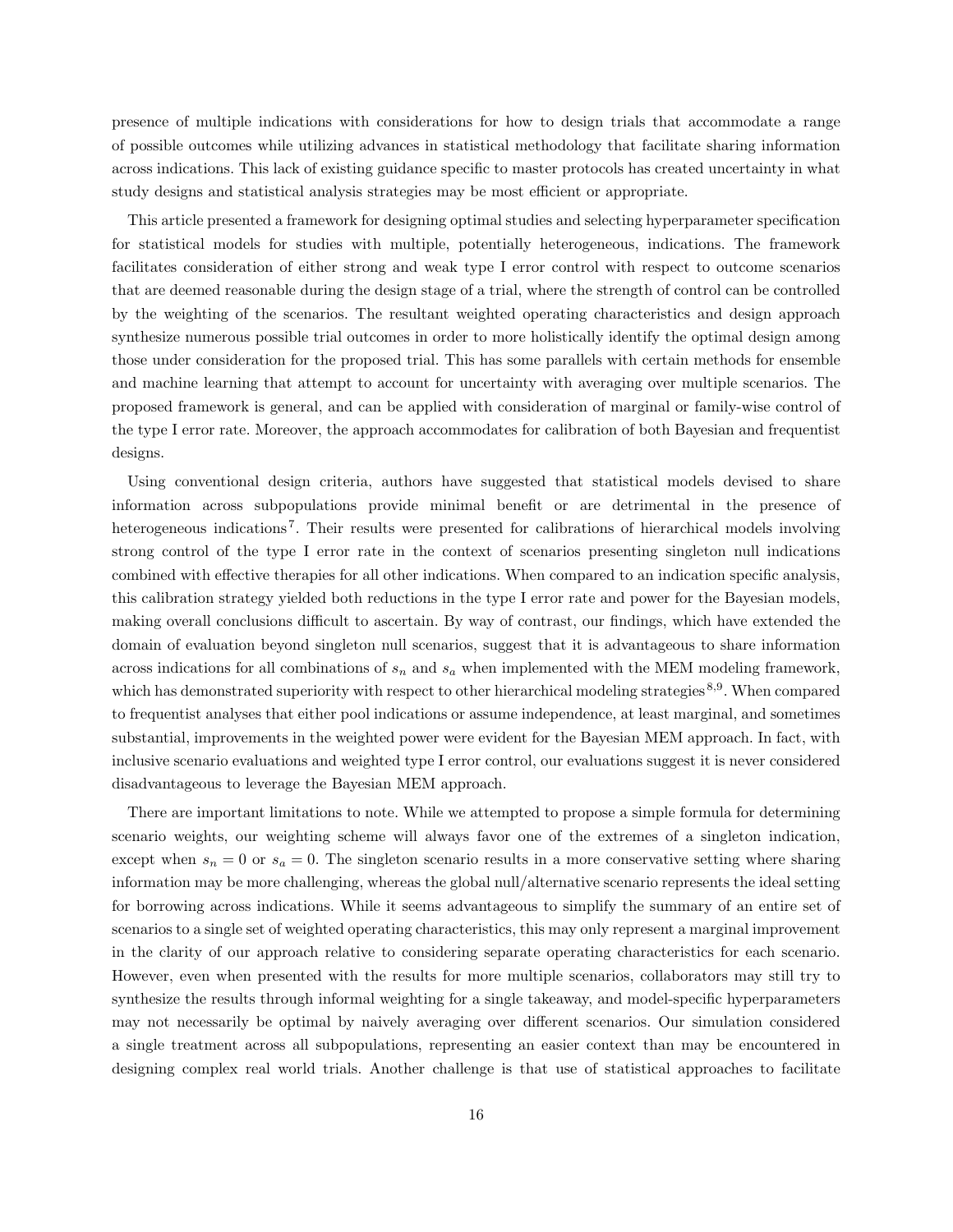information sharing may be seen as too complex to incorporate without specialized knowledge. Recently, new software tools, such as the basket package in R to implement the symmetric MEM approach, have been created to facilitate use of these methods in future studies with multiple indications<sup>23</sup>. The proposed framework for identifying optimal trial designs with symmetric MEMs is being extended to sequential trials with multiple indications as a future research aim. With the increasing emphasis on precision medicine, master protocols offer a pivotal tool for characterizing treatment benefit heterogeneity. While the context of each individual trial is unique, further guidance pertaining to the statistical designs of such trials is needed from regulating agencies to promote best practices for each stage of the research process.

#### Declaration of conflicting interests

The last author receives research funds from Amgen, and serves as an advisor to Presagia.

#### Funding

The author(s) disclosed receipt of the following financial support for the research, authorship, and/or publication of this article: This work was supported by the National Institute on Drug Abuse [grant number NIH R01-DA046320]; and the Case Comprehensive Cancer Center [grant number P30 CA043703].

#### References

- 1. Woodcock J and LaVange LM. Master protocols to study multiple therapies, multiple diseases, or both. New England Journal of Medicine  $2017$ ;  $377(1)$ :  $62-70$ .
- 2. Renfro L and Sargent D. Statistical controversies in clinical research: basket trials, umbrella trials, and other master protocols: a review and examples. Annals of Oncology 2016; 28(1): 34–43.
- 3. Steuer C, Papadimitrakopoulou V, Herbst R et al. Innovative clinical trials: the lung-map study. Clinical Pharmacology & Therapeutics 2015; 97(5): 488–491.
- 4. Cunanan KM, Gonen M, Shen R et al. Basket trials in oncology: a trade-off between complexity and efficiency. Journal of Clinical Oncology 2017; 35(3): 271.
- 5. Redig AJ and Jänne PA. Basket trials and the evolution of clinical trial design in an era of genomic medicine. Journal of Clinical Oncology 2015; 33(9): 975–977.
- 6. Renovanz M and Kim EL. Intratumoral heterogeneity, its contribution to therapy resistance and methodological caveats to assessment. Frontiers in oncology 2014; 4: 142.
- 7. Freidlin B and Korn EL. Borrowing information across subgroups in phase ii trials: is it useful? Clinical Cancer Research 2013; .
- 8. Hobbs BP and Landin R. Bayesian basket trial design with exchangeability monitoring. Statistics in Medicine 2018; 37(25): 3557–3572.
- 9. Kaizer AM, Koopmeiners JS and Hobbs BP. Bayesian hierarchical modeling based on multi-source exchangeability. Biostatistics 2017; 19(2): 169–184.
- 10. Krause DS and Van Etten RA. Tyrosine kinases as targets for cancer therapy. New England Journal of Medicine 2005; 353(2): 172–187.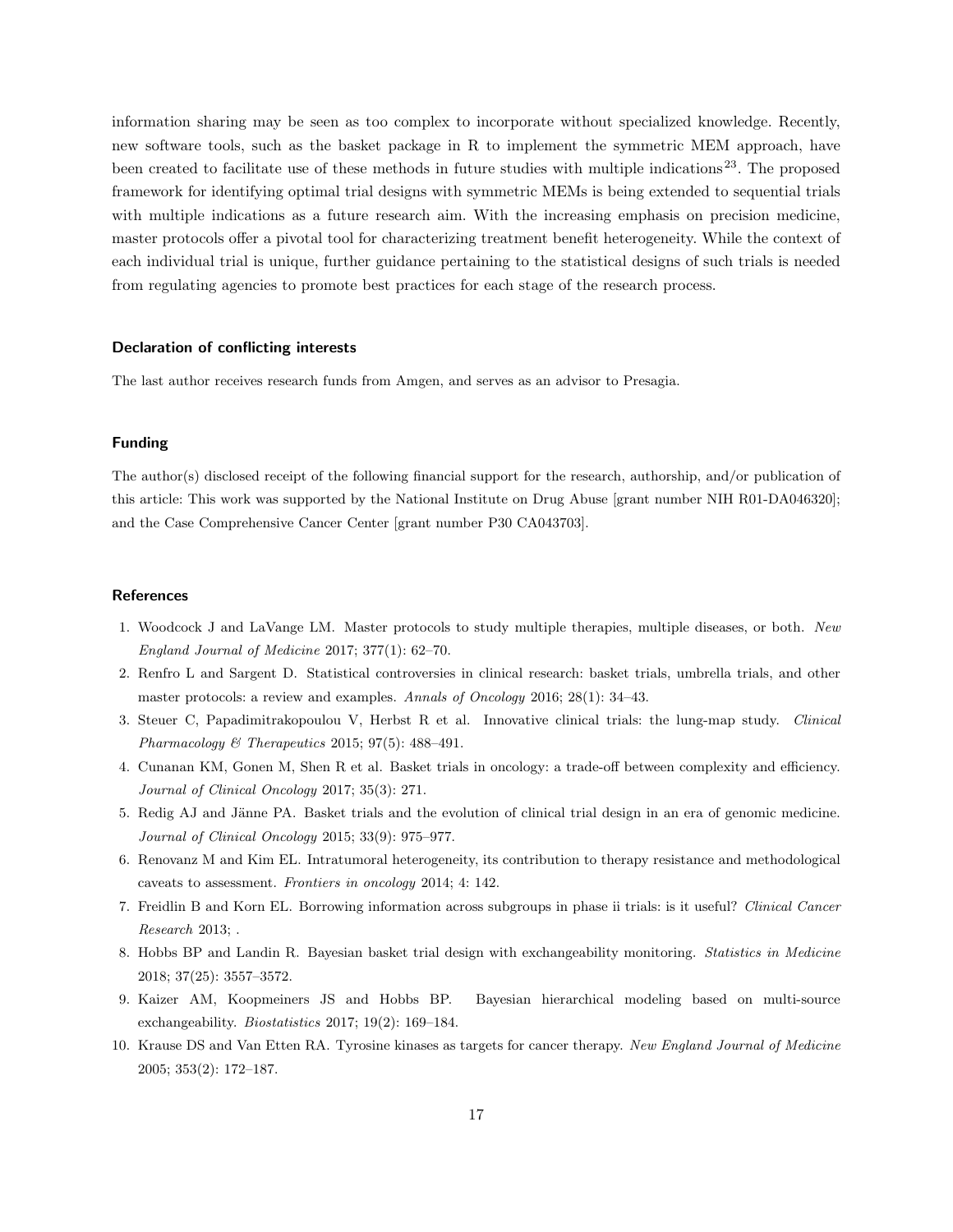- 11. Heinrich MC, Joensuu H, Demetri GD et al. Phase ii, open-label study evaluating the activity of imatinib in treating life-threatening malignancies known to be associated with imatinib-sensitive tyrosine kinases. Clinical Cancer Research 2008; 14(9): 2717–2725.
- 12. Sosman JA, Kim KB, Schuchter L et al. Survival in braf v600–mutant advanced melanoma treated with vemurafenib. New England Journal of Medicine 2012; 366(8): 707–714.
- 13. Hyman DM, Puzanov I, Subbiah V et al. Vemurafenib in multiple nonmelanoma cancers with braf v600 mutations. New England Journal of Medicine 2015; 373(8): 726–736.
- 14. Hobbs BP, Kane M, Hong DS et al. Statistical challenges posed by uncontrolled master protocols: sensitivity analysis of the vemurafenib study. Annals of Oncology 2018; 29(12): 2296–2301.
- 15. Beckman R, Antonijevic Z, Kalamegham R et al. Adaptive design for a confirmatory basket trial in multiple tumor types based on a putative predictive biomarker. Clinical Pharmacology & Therapeutics 2016; 100(6): 617–625.
- 16. Berry SM, Carlin BP, Lee JJ et al. Bayesian Adaptive Methods for Clinical Trials. Boca Raton, FL: Chapman and Hall/CRC Press, 2010.
- 17. Thall PF, Wathen JK, Bekele BN et al. Hierarchical bayesian approaches to phase ii trials in diseases with multiple subtypes. Statistics in medicine 2003; 22(5): 763–780.
- 18. LeBlanc M, Rankin C and Crowley J. Multiple histology phase ii trials. Clinical Cancer Research 2009; 15(13): 4256–4262.
- 19. Dmitrienko A, Tamhane AC and Bretz F. Multiple testing problems in pharmaceutical statistics. CRC press, 2009.
- 20. R Core Team. R: A Language and Environment for Statistical Computing. R Foundation for Statistical Computing, Vienna, Austria, 2013. URL http://www.R-project.org/.
- 21. Lacombe D, Burock S, Bogaerts J et al. The dream and reality of histology agnostic cancer clinical trials, 2014.
- 22. Hobbs BP, Barata PC, Kanjanapan Y et al. Seamless designs: Current practice and considerations for early-phase drug development in oncology. JNCI: Journal of the National Cancer Institute 2018; 111(2): 118–128.
- 23. Chen N, Hobbs BH, Kaizer AM et al. Basket: Basket Trial Analysis, 2019. URL https://CRAN.R-project.org/ package=basket. R package version 0.9.2.
- 24. Leon-Novelo LG, Bekele BN, M¨uller P et al. Borrowing strength with nonexchangeable priors over subpopulations. Biometrics 2012; 68(2): 550-558.
- 25. Food and Drug Administration. Multiple Endpoints in Clinical Trials Guidance for Industry, 2017. URL https://www.fda.gov/regulatory-information/search-fda-guidance-documents/ multiple-endpoints-clinical-trials-guidance-industry.
- 26. European Medicines Agency. Guideline on multiplicity issues in clinical trials, 2017. URL https://www.ema.europa.eu/en/documents/scientific-guideline/ draft-guideline-multiplicity-issues-clinical-trials\_en.pdf.
- 27. European Medicines Agency. ICH Topic E9: Statistical Principles for Clinical Trials, 1998. URL https://www.ema.europa.eu/en/documents/scientific-guideline/ ich-e-9-statistical-principles-clinical-trials-step-5\_en.pdf.
- 28. Kaizer AM, Koopmeiners JS, Kane MJ et al. Basket designs: Statistical considerations for oncology trials. JCO Precision Oncology 2019; 3: 1–9.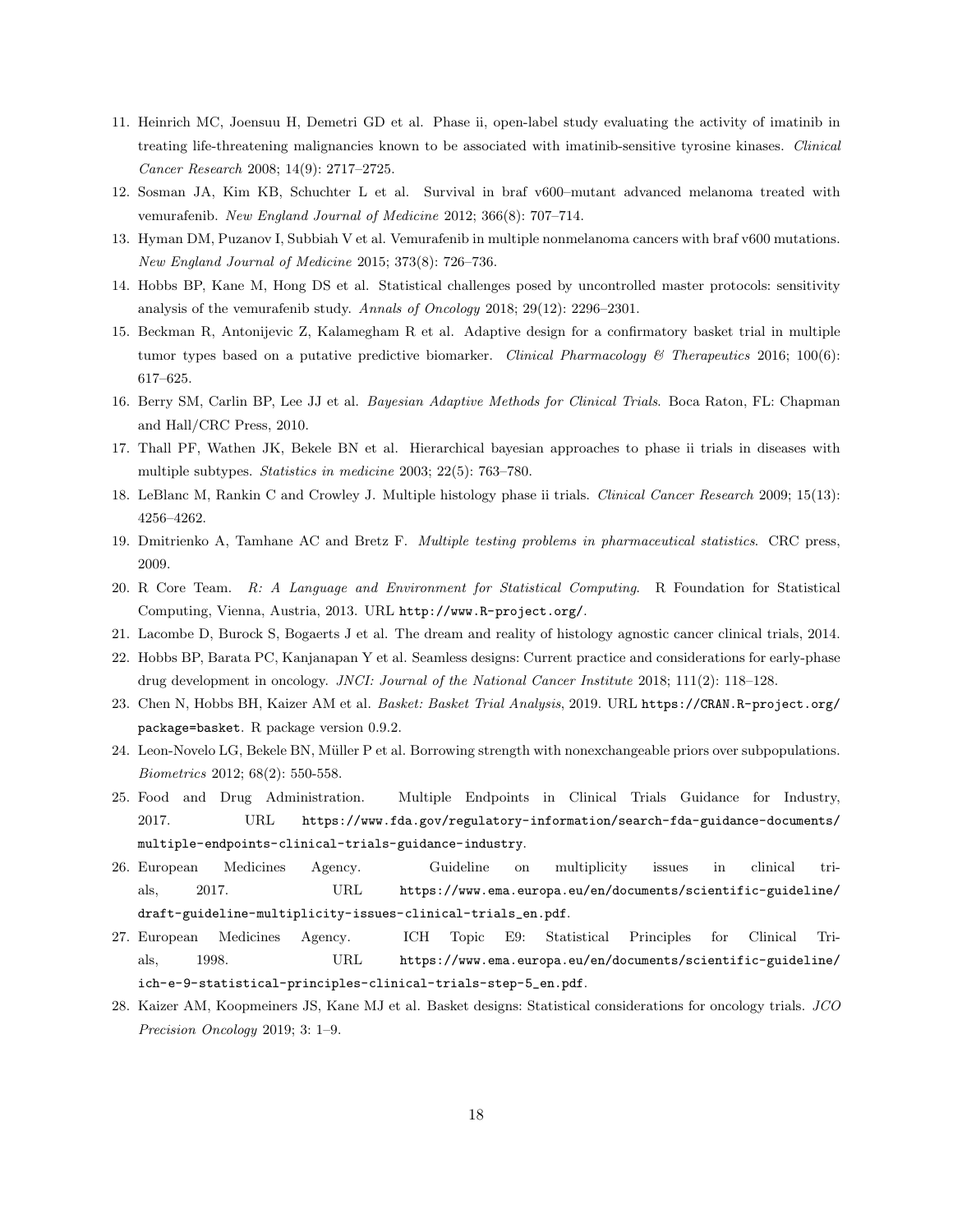# Supplemental materials for statistical design considerations for trials that study multiple indications

Journal Title  $XX(X):1-??$ C The Author(s) 0000 Reprints and permission: sagepub.co.uk/journalsPermissions.nav DOI: 10.1177/ToBeAssigned www.sagepub.com/ SAGE

Alexander M. Kaizer<sup>1</sup>, Joseph S. Koopmeiners<sup>2</sup>, Nan Chen<sup>3</sup>, Brian P. Hobbs<sup>4</sup>

### Table of scenario weights

Table 1 provides examples of the scenario weights for various values of s for both 5 and 10 indications.

| Number of Null or Alt.  | Values of s with 5 Indications |       |       |       |                          |       |       | Values of s with 10 Indications |       |       |  |
|-------------------------|--------------------------------|-------|-------|-------|--------------------------|-------|-------|---------------------------------|-------|-------|--|
| Indications in Scenario | $-10$                          | -2    | 0     | 2     | 10                       | $-10$ | -2    | $\theta$                        | 2     | 10    |  |
| 10 indications          |                                |       | -     |       | $\overline{\phantom{a}}$ | 0.000 | 0.006 | 0.100                           | 0.260 | 0.670 |  |
| 9 indications           |                                |       |       |       | $\overline{\phantom{a}}$ | 0.000 | 0.008 | 0.100                           | 0.210 | 0.234 |  |
| 8 indications           |                                |       |       |       | $\overline{\phantom{a}}$ | 0.000 | 0.010 | 0.100                           | 0.166 | 0.072 |  |
| 7 indications           |                                |       |       |       |                          | 0.000 | 0.013 | 0.100                           | 0.127 | 0.019 |  |
| 6 indications           |                                |       |       |       |                          | 0.000 | 0.018 | 0.100                           | 0.094 | 0.004 |  |
| 5 indications           | 0.000                          | 0.027 | 0.200 | 0.455 | 0.898                    | 0.000 | 0.026 | 0.100                           | 0.065 | 0.001 |  |
| 4 indications           | 0.000                          | 0.043 | 0.200 | 0.291 | 0.096                    | 0.000 | 0.040 | 0.100                           | 0.042 | 0.000 |  |
| 3 indications           | 0.000                          | 0.076 | 0.200 | 0.164 | 0.005                    | 0.000 | 0.072 | 0.100                           | 0.023 | 0.000 |  |
| 2 indications           | 0.001                          | 0.171 | 0.200 | 0.073 | 0.000                    | 0.001 | 0.161 | 0.100                           | 0.010 | 0.000 |  |
| indication              | 0.999                          | 0.683 | 0.200 | 0.018 | 0.000                    | 0.999 | 0.645 | 0.100                           | 0.003 | 0.000 |  |

Table 1. Scenario weights with a given number of indications meeting the criteria for various values of s for trials with 5 and 10 indications considered.

<sup>1</sup>Department of Biostatistics and Informatics, University of Colorado-Anschutz Medical Campus, Aurora, CO

<sup>2</sup>Division of Biostatistics, University of Minnesota, Minneapolis, Minnesota

<sup>3</sup>Department of Biostatistics, University of Texas M.D. Anderson Cancer Center, Houston, TX

<sup>4</sup>Quantitative Health Sciences; Taussig Cancer Institute, Cleveland Clinic, Cleveland, OH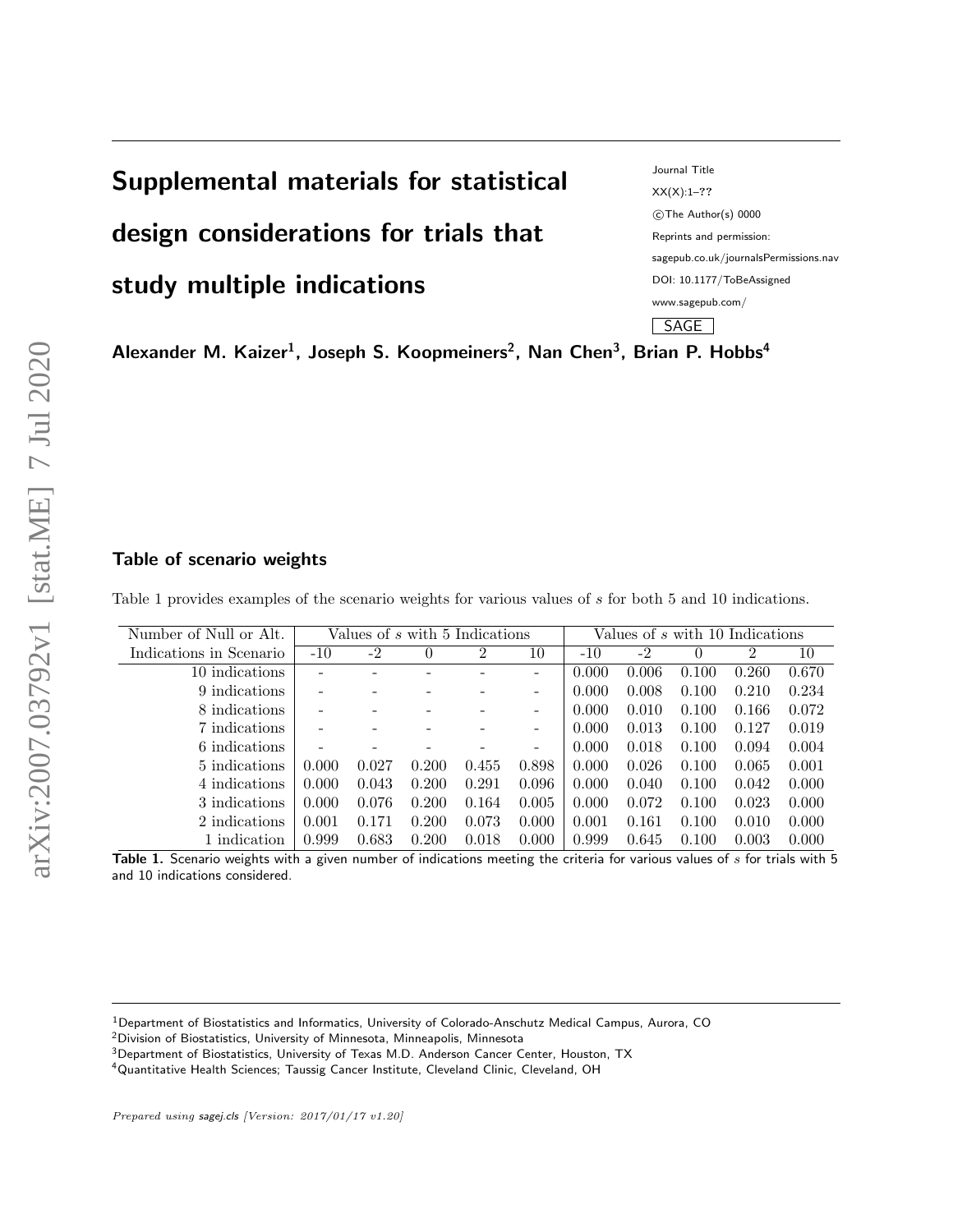## 10 indication trial figures

Figures 1 and 2 provide the weighted operating characteristics for the 10 indication trial scenario for marginal and family-wise type I error rates, respectively. As noted in the manuscript, the results a similar to the 5 indication trial results.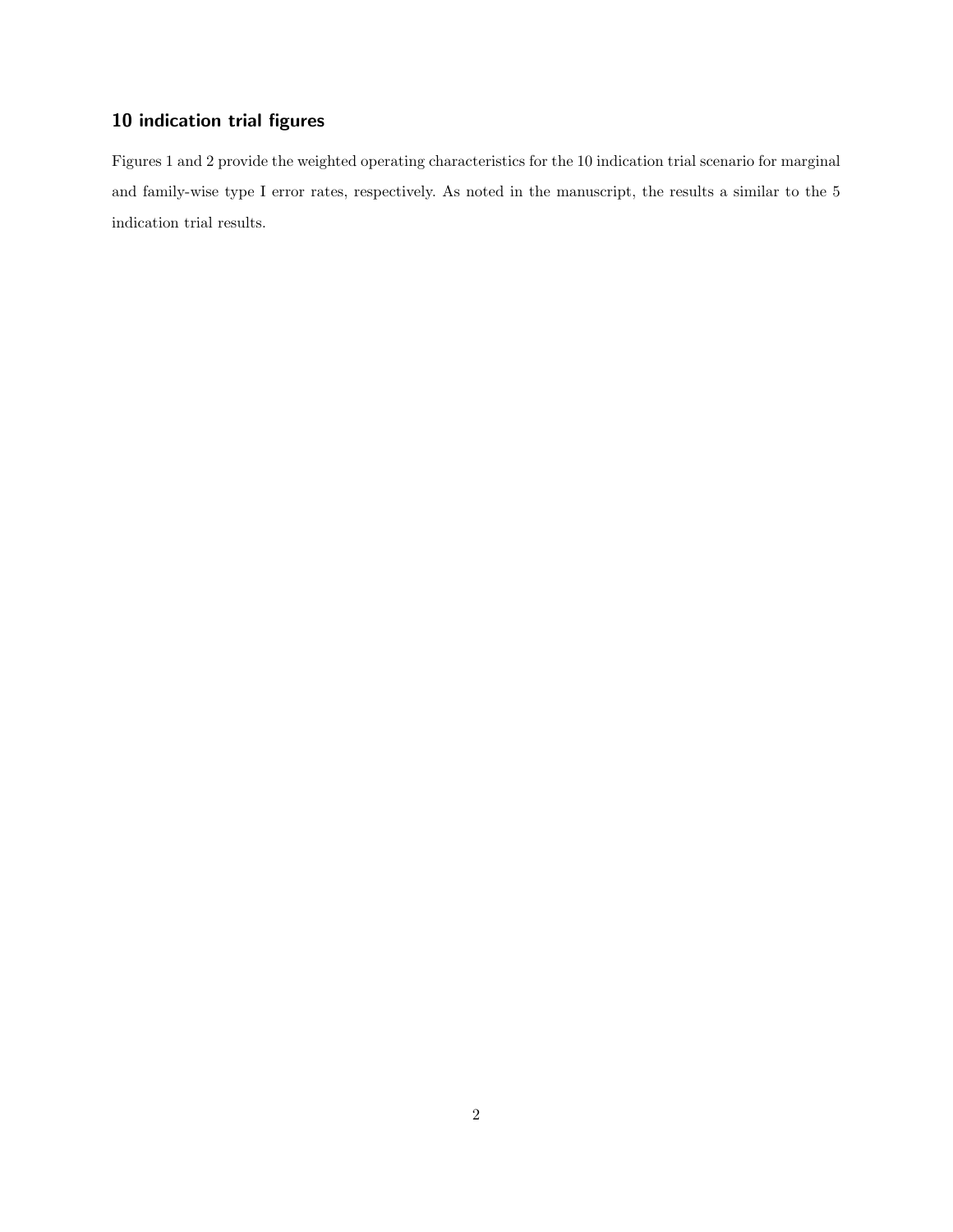

Figure 1. Graphical version of weighted operating characteristics at various combinations of  $s$  for optimal UB, pooling, and independence approaches for the 10 indication trial with marginal type I error at 10%.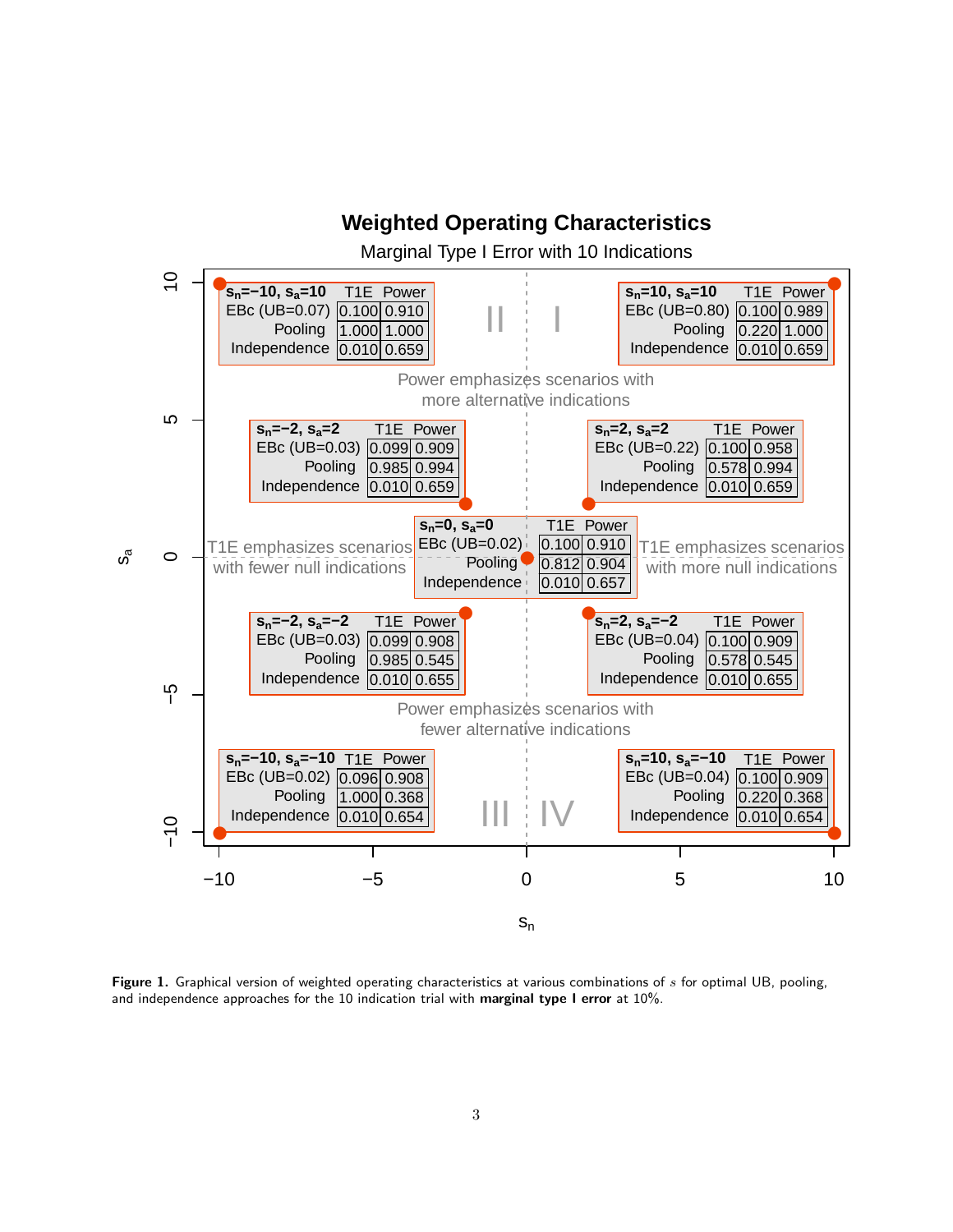

Figure 2. Graphical version of weighted operating characteristics at various combinations of  $s$  for optimal UB, pooling, and independence approaches for the 10 indication trial with family-wise type I error at 10%.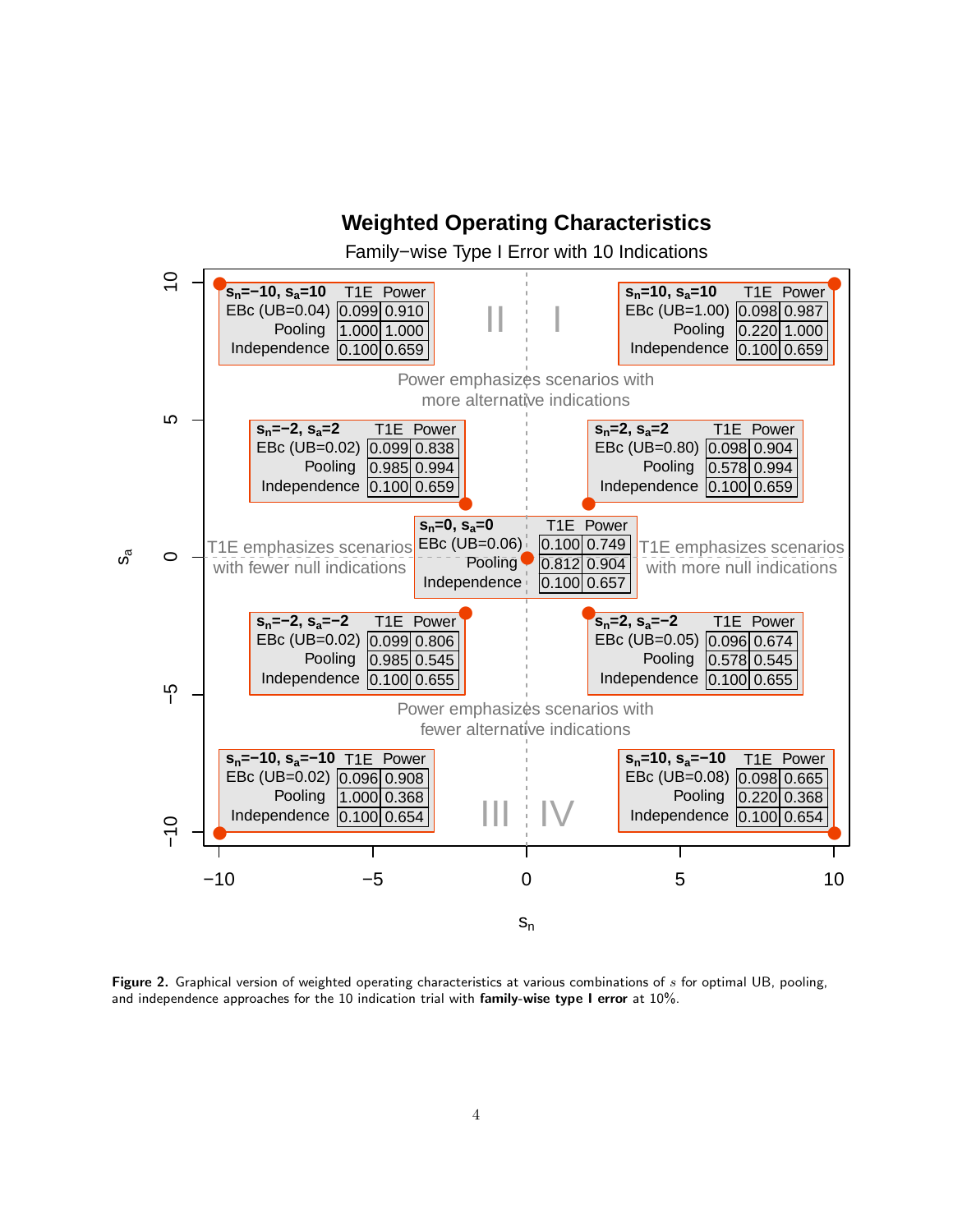#### Heat maps for 5 and 10 indication trials

Figure 3 presents heat maps for the 5 indication trial over the grid of  $s_n$  and  $s_a$  values for the optimal UB hyperparameter which maximizes the weighted power while maintaining a weighted marginal type I error rate, the corresponding weighted marginal type I error rate and power for the optimal design, and the change in power relative to UB=0. The heat maps provide many insights. First, at no combination of  $s_n$  and  $s_a$ is it optimal to not borrow (UB=0), however only the top right quadrant favors larger values of UB which more aggressively borrow information across indications, whereas the bottom left quadrant favors UB values less than or equal to 0.05 which suggest minimal borrowing. Second, power is greater than 90% over all combinations, and approaches 100% towards the top right where increasing values of  $s_n$  and  $s_a$  more heavily weight the scenarios with more null and alternative indications, respectively.

Figure 4 presents the same results for the 5 indication trial with the weighted family-wise type I error rate maintained at less than or equal to 10%. In general the results are similar to Figure 3, with UB greater than 0, in all cases, indicating that it is always optimal to borrow. The improvement in power by borrowing relative to UB=0 is more extreme with family-wise error control, as indicated by the top right quadrant approaching an increase in power of 0.30.

Heat maps for the 10 indication trial simulations demonstrate similar results to the 5 indication trial considering marginal type I error rate control in Figure 5 or family-wise type I error rate control in Figure 6. The 10 indication results also demonstrate that at no combination of  $s_n$  and  $s_a$  is it optimal to not borrow (UB=0), but with less borrowing favored when  $s_n$  or  $s_a$  are negative.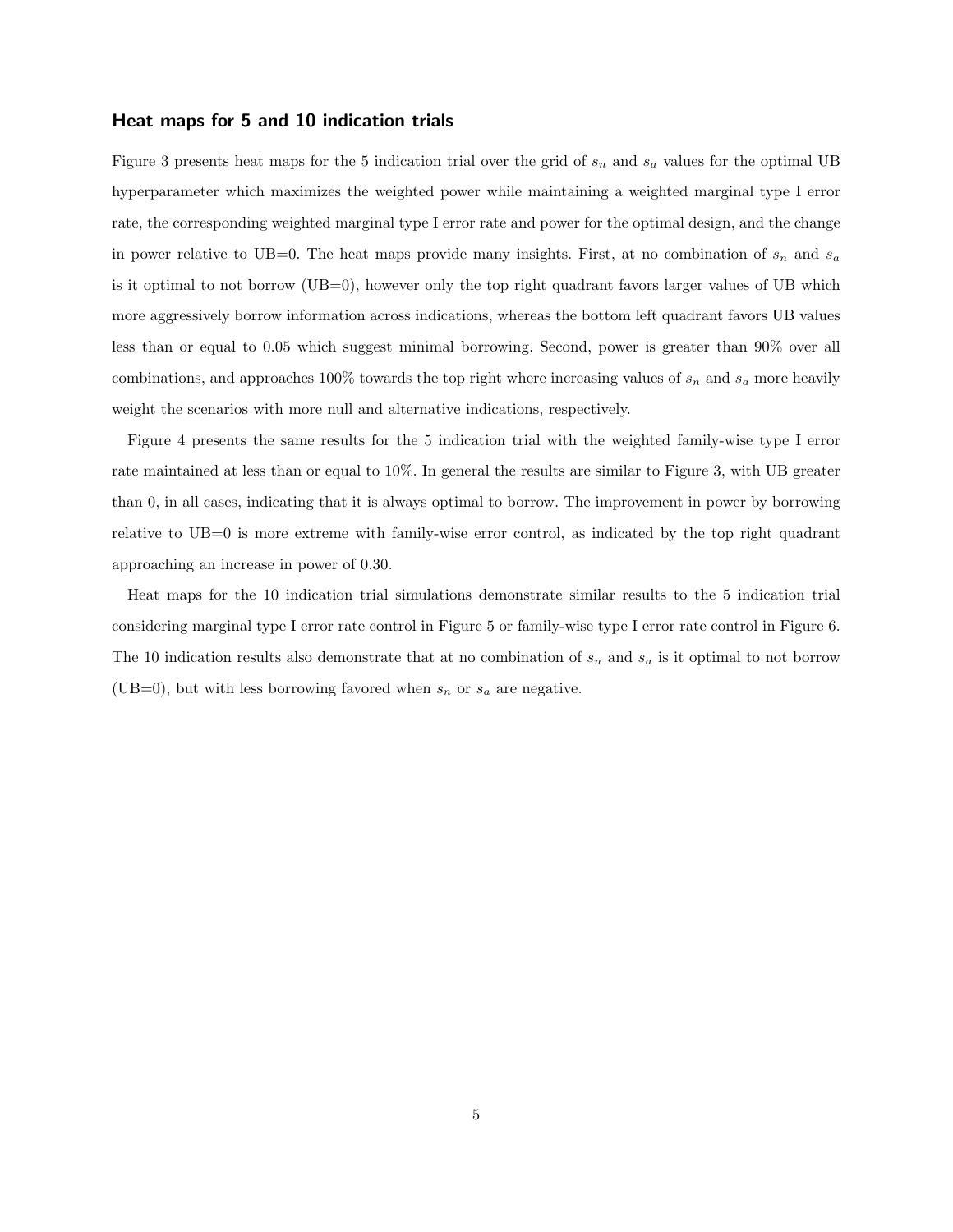

**Marginal Type I Error**





**Change in Power from UB=0**



Figure 3. Heat map of the optimal value of UB for 5 indication trial to maintain a weighted marginal type I error less than or equal to 10% for a given combination  $s_n$  (s for null indications) and  $s_a$  (s for alternative indications). Heat maps for weighted marginal type I error, weighted power, and change in power for the optimal UB compared to UB=0 (no borrowing).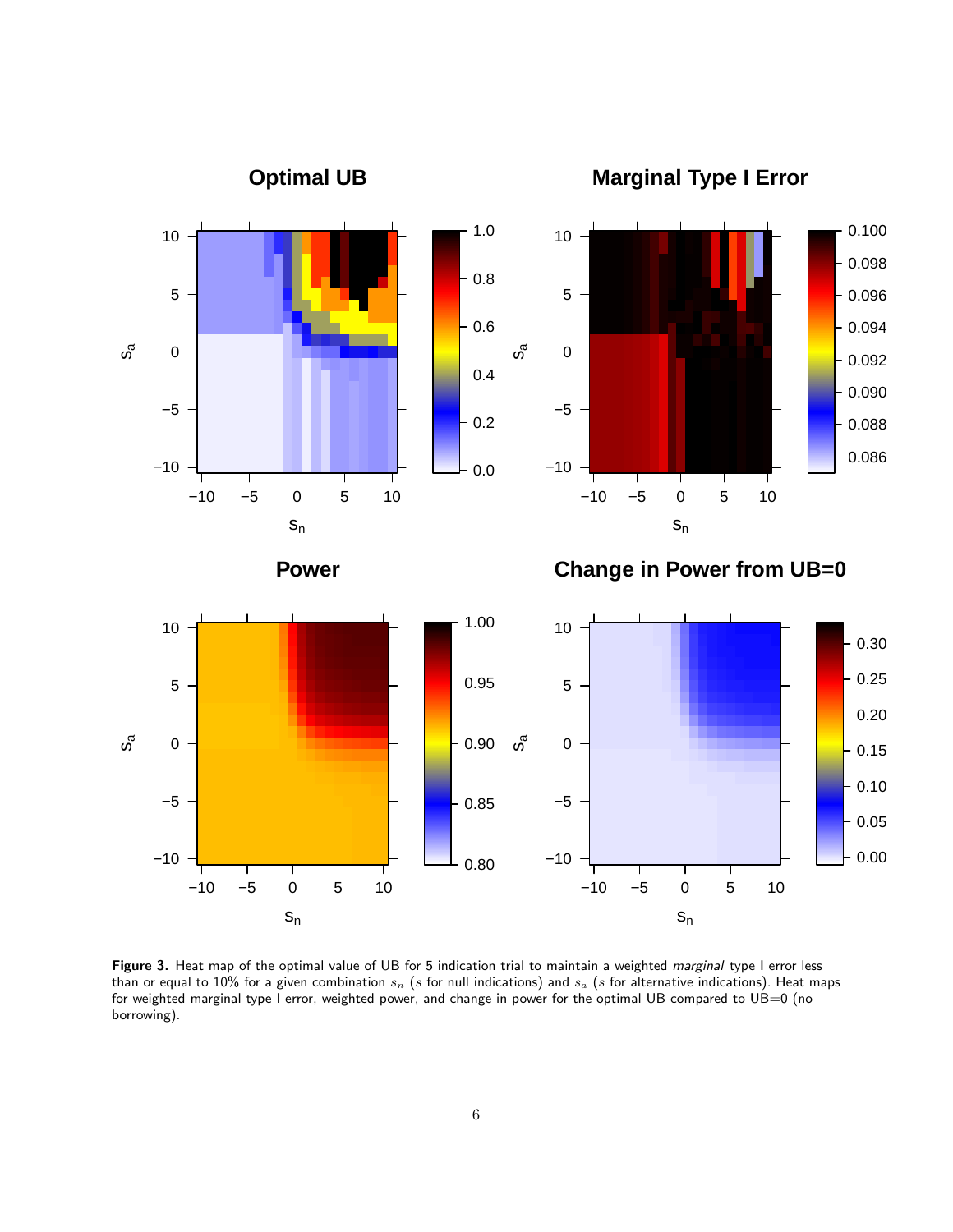

**Family−wise Type I Error**



**Power**

**Change in Power from UB=0**



Figure 4. Heat map of the optimal value of UB for 5 indication trial to maintain a weighted family-wise type I error less than or equal to 10% for a given combination  $s_n$  (s for null indications) and  $s_a$  (s for alternative indications). Heat maps for weighted family-wise type I error, weighted power, and change in power for the optimal UB compared to UB=0 (no borrowing).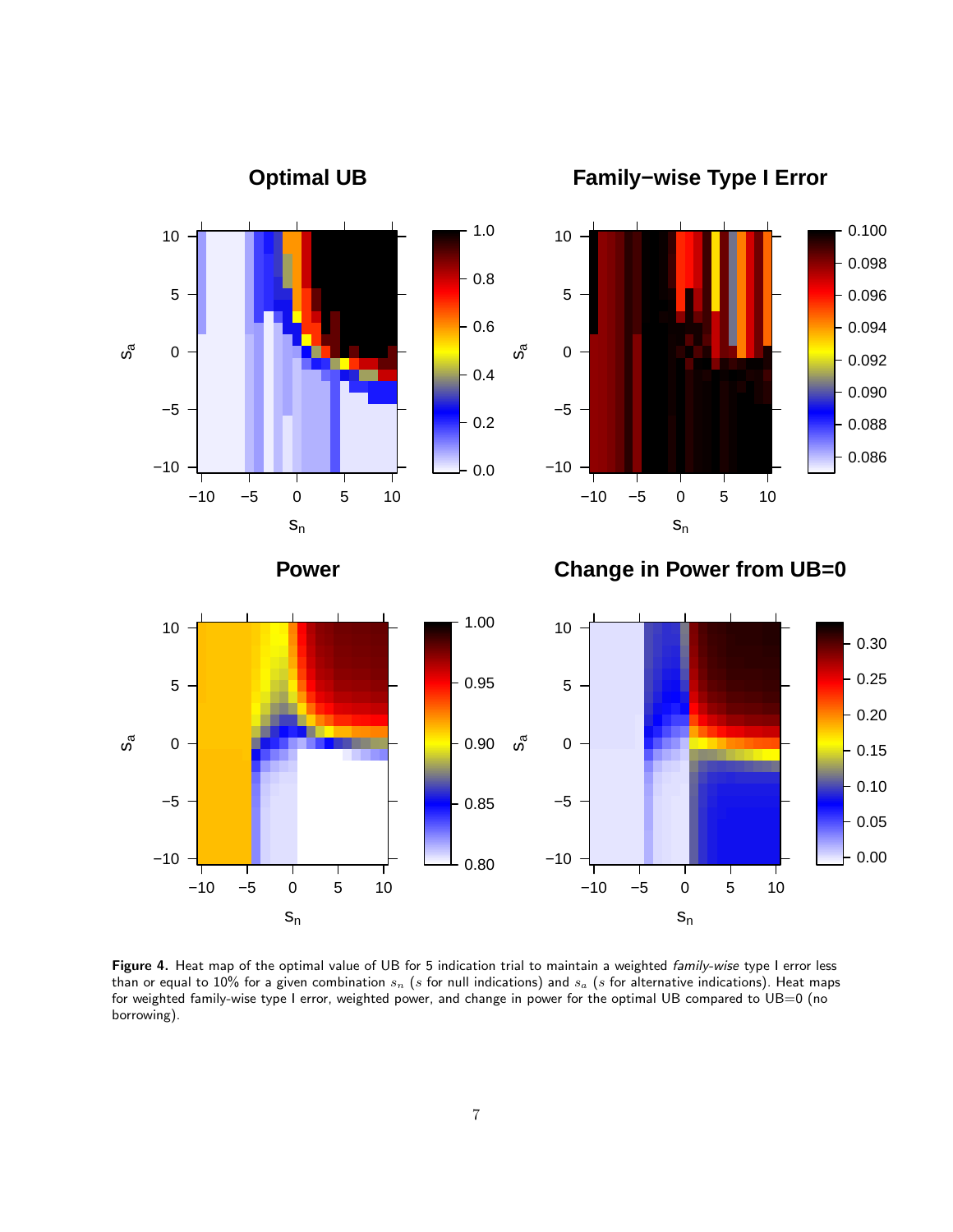

**Marginal Type I Error**



**Power**





Figure 5. Heat map of the optimal value of UB for 10 indication trial to maintain a weighted marginal type I error less than or equal to 10% for a given combination  $s_n$  (s for null indications) and  $s_a$  (s for alternative indications). Heat maps for weighted marginal type I error, weighted power, and change in power for the optimal UB compared to UB=0 (no borrowing).